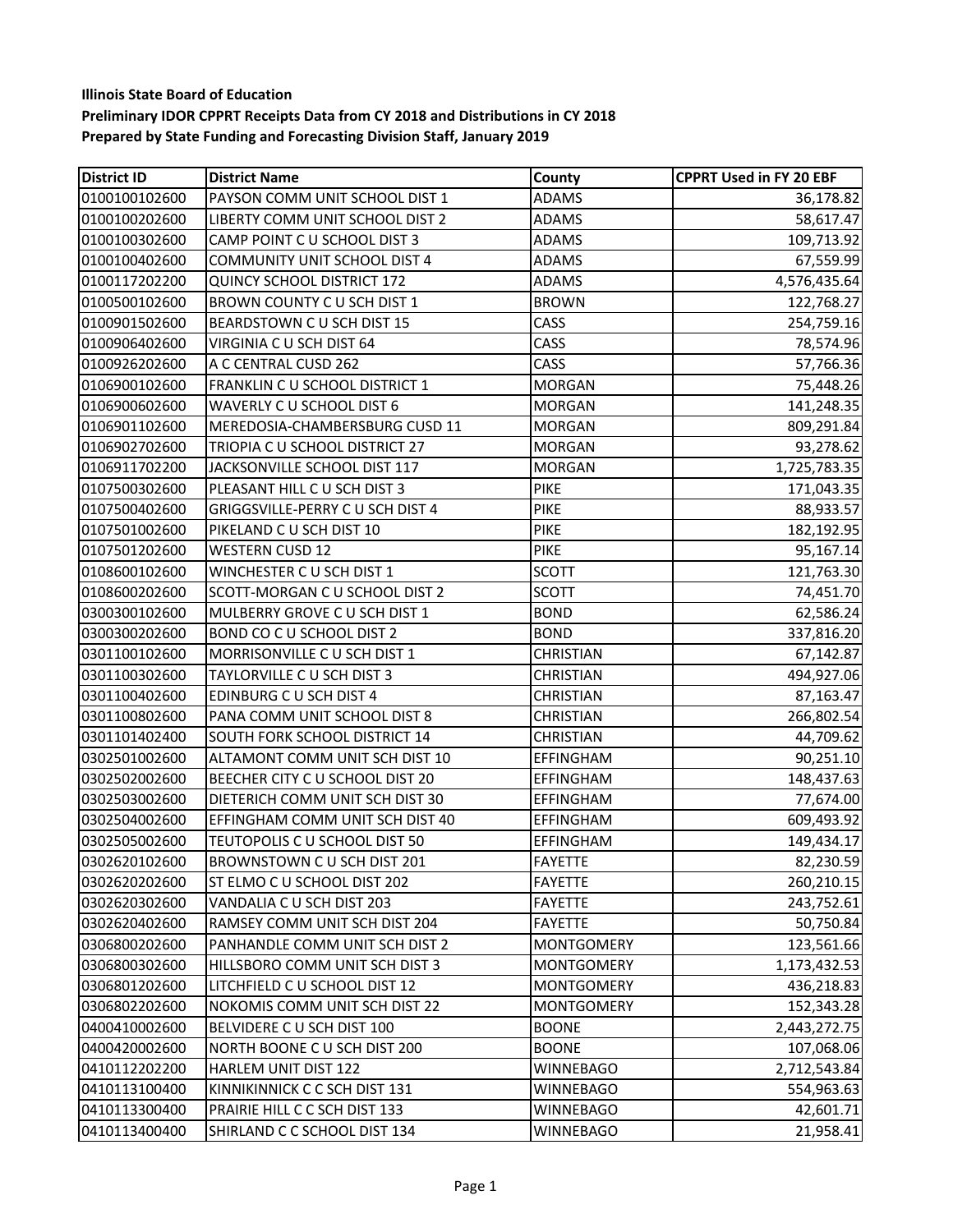| <b>District ID</b> | <b>District Name</b>               | County           | <b>CPPRT Used in FY 20 EBF</b> |
|--------------------|------------------------------------|------------------|--------------------------------|
| 0410114000400      | ROCKTON SCH DIST 140               | <b>WINNEBAGO</b> | 253,559.45                     |
| 0410120502500      | ROCKFORD SCHOOL DIST 205           | <b>WINNEBAGO</b> | 20,648,939.98                  |
| 0410120701600      | HONONEGAH COMM H S DIST 207        | <b>WINNEBAGO</b> | 597,650.08                     |
| 0410132002600      | SOUTH BELOIT C U SCH DIST 320      | <b>WINNEBAGO</b> | 664,691.36                     |
| 0410132102600      | PECATONICA C U SCH DIST 321        | <b>WINNEBAGO</b> | 292,477.88                     |
| 0410132202600      | DURAND C U SCH DIST 322            | <b>WINNEBAGO</b> | 63,728.26                      |
| 0410132302600      | WINNEBAGO C U SCH DIST 323         | <b>WINNEBAGO</b> | 323,027.20                     |
| 0501601500400      | PALATINE C C SCHOOL DIST 15        | COOK             | 1,514,772.99                   |
| 0501602100400      | WHEELING C C SCHOOL DIST 21        | COOK             | 1,007,024.78                   |
| 0501602300200      | PROSPECT HEIGHTS SCHOOL DIST 23    | COOK             | 70,547.95                      |
| 0501602500200      | ARLINGTON HEIGHTS SCH DIST 25      | COOK             | 888,668.81                     |
| 0501602600200      | RIVER TRAILS SCHOOL DIST 26        | COOK             | 340,960.11                     |
| 0501602700200      | NORTHBROOK ELEM SCHOOL DIST 27     | COOK             | 286,051.95                     |
| 0501602800200      | <b>NORTHBROOK SCHOOL DIST 28</b>   | COOK             | 1,145,413.01                   |
| 0501602900200      | SUNSET RIDGE SCHOOL DIST 29        | COOK             | 107,634.51                     |
| 0501603000200      | NORTHBROOK/GLENVIEW SCH DIST 30    | COOK             | 224,834.08                     |
| 0501603100200      | WEST NORTHFIELD SCHOOL DIST 31     | COOK             | 371,427.46                     |
| 0501603400400      | <b>GLENVIEW C C SCHOOL DIST 34</b> | COOK             | 597,468.67                     |
| 0501603500200      | <b>GLENCOE SCHOOL DIST 35</b>      | COOK             | 173,869.60                     |
| 0501603600200      | WINNETKA SCHOOL DIST 36            | COOK             | 273,397.20                     |
| 0501603700200      | AVOCA SCHOOL DIST 37               | COOK             | 275,480.10                     |
| 0501603800200      | KENILWORTH SCHOOL DIST 38          | COOK             | 64,148.33                      |
| 0501603900200      | WILMETTE SCHOOL DIST 39            | COOK             | 435,742.09                     |
| 0501605400400      | SCHAUMBURG C C SCHOOL DIST 54      | COOK             | 1,899,260.37                   |
| 0501605700200      | MOUNT PROSPECT SCHOOL DIST 57      | COOK             | 434,805.30                     |
| 0501605900400      | COMM CONS SCH DIST 59              | COOK             | 4,196,281.83                   |
| 0501606200400      | DES PLAINES C C SCH DIST 62        | COOK             | 3,057,640.83                   |
| 0501606300200      | EAST MAINE SCHOOL DIST 63          | COOK             | 589,031.08                     |
| 0501606400400      | PARK RIDGE C C SCHOOL DIST 64      | COOK             | 1,057,511.57                   |
| 0501606500400      | <b>EVANSTON C C SCHOOL DIST 65</b> | COOK             | 1,911,750.11                   |
| 0501606700200      | GOLF ELEM SCHOOL DIST 67           | COOK             | 394,683.61                     |
| 0501606800200      | SKOKIE SCHOOL DIST 68              | COOK             | 796,355.63                     |
| 0501606900200      | <b>SKOKIE SCHOOL DIST 69</b>       | COOK             | 467,276.58                     |
| 0501607000200      | MORTON GROVE SCHOOL DIST 70        | <b>COOK</b>      | 408,533.28                     |
| 0501607100200      | NILES ELEM SCHOOL DIST 71          | <b>COOK</b>      | 281,669.11                     |
| 0501607200200      | SKOKIE FAIRVIEW SCHOOL DIST 72     | COOK             | 781,820.86                     |
| 0501607300200      | EAST PRAIRIE SCHOOL DIST 73        | COOK             | 179,246.38                     |
| 0501607350200      | <b>SKOKIE SCHOOL DIST 73-5</b>     | COOK             | 431,228.27                     |
| 0501607400200      | LINCOLNWOOD SCHOOL DIST 74         | COOK             | 527,592.98                     |
| 0501620201700      | <b>EVANSTON TWP H S DIST 202</b>   | COOK             | 1,794,878.64                   |
| 0501620301700      | NEW TRIER TWP H S DIST 203         | COOK             | 1,066,280.46                   |
| 0501620701700      | MAINE TOWNSHIP H S DIST 207        | COOK             | 4,678,882.31                   |
| 0501621101700      | TOWNSHIP H S DIST 211              | COOK             | 2,810,442.45                   |
| 0501621401700      | TOWNSHIP HIGH SCHOOL DIST 214      | COOK             | 6,575,483.18                   |
| 0501621901700      | NILES TWP COMM HIGH SCH DIST 219   | COOK             | 4,273,951.73                   |
| 0501622501700      | NORTHFIELD TWP HIGH SCH DIST 225   | COOK             | 2,315,766.36                   |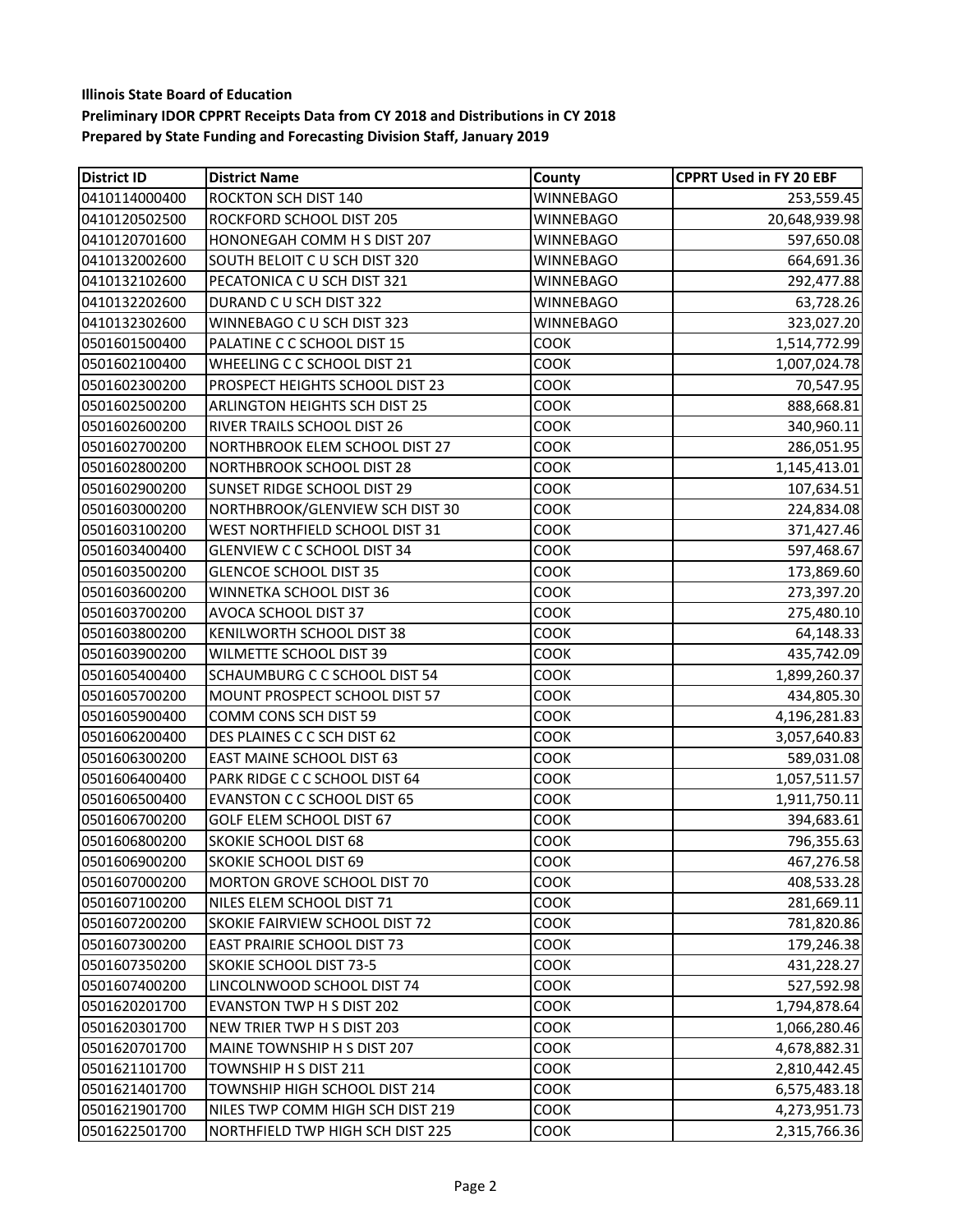| <b>District ID</b> | <b>District Name</b>                | County      | <b>CPPRT Used in FY 20 EBF</b> |
|--------------------|-------------------------------------|-------------|--------------------------------|
| 0601607800200      | ROSEMONT ELEM SCHOOL DIST 78        | COOK        | 135,209.29                     |
| 0601607900200      | PENNOYER SCHOOL DIST 79             | COOK        | 45,084.96                      |
| 0601608000200      | NORRIDGE SCHOOL DIST 80             | COOK        | 140,379.32                     |
| 0601608100200      | <b>SCHILLER PARK SCHOOL DIST 81</b> | COOK        | 538,919.91                     |
| 0601608300200      | MANNHEIM SCHOOL DIST 83             | COOK        | 2,867,615.86                   |
| 0601608400200      | FRANKLIN PARK SCHOOL DIST 84        | COOK        | 742,106.90                     |
| 0601608450200      | RHODES SCHOOL DIST 84-5             | COOK        | 499,966.82                     |
| 0601608550200      | RIVER GROVE SCHOOL DIST 85-5        | COOK        | 186,397.23                     |
| 0601608600200      | UNION RIDGE SCHOOL DIST 86          | COOK        | 67,126.94                      |
| 0601608700200      | <b>BERKELEY SCHOOL DIST 87</b>      | COOK        | 843,554.96                     |
| 0601608800200      | BELLWOOD SCHOOL DIST 88             | COOK        | 997,452.65                     |
| 0601608900200      | MAYWOOD-MELROSE PARK-BROADVIEW-89   | COOK        | 838,375.94                     |
| 0601609000200      | RIVER FOREST SCHOOL DIST 90         | COOK        | 201,728.18                     |
| 0601609100200      | FOREST PARK SCHOOL DIST 91          | COOK        | 258,183.74                     |
| 0601609200200      | LINDOP SCHOOL DISTRICT 92           | COOK        | 198,921.64                     |
| 0601609250200      | <b>WESTCHESTER SCHOOL DIST 92-5</b> | COOK        | 191,385.55                     |
| 0601609300200      | HILLSIDE SCHOOL DIST 93             | COOK        | 344,483.21                     |
| 0601609400200      | KOMAREK SCHOOL DIST 94              | COOK        | 589,231.41                     |
| 0601609500200      | <b>BROOKFIELD SCHOOL DIST 95</b>    | COOK        | 68,362.95                      |
| 0601609600200      | RIVERSIDE SCHOOL DIST 96            | COOK        | 360,610.34                     |
| 0601609700200      | OAK PARK ELEM SCHOOL DIST 97        | COOK        | 1,347,895.64                   |
| 0601609800200      | BERWYN NORTH SCHOOL DIST 98         | COOK        | 106,424.18                     |
| 0601609900200      | <b>CICERO SCHOOL DISTRICT 99</b>    | COOK        | 4,065,856.69                   |
| 0601610000200      | BERWYN SOUTH SCHOOL DISTRICT 100    | COOK        | 311,317.83                     |
| 0601610100200      | WESTERN SPRINGS SCHOOL DIST 101     | COOK        | 80,065.50                      |
| 0601610200200      | LA GRANGE SCHOOL DIST 102           | COOK        | 462,995.19                     |
| 0601610300200      | LYONS SCHOOL DIST 103               | COOK        | 2,041,410.55                   |
| 0601610500200      | LA GRANGE SCHOOL DIST 105 (SOUTH)   | <b>COOK</b> | 1,115,856.78                   |
| 0601610600200      | LAGRANGE HIGHLANDS SCH DIST 106     | COOK        | 61,269.24                      |
| 0601610700200      | PLEASANTDALE SCHOOL DIST 107        | COOK        | 468,330.89                     |
| 0601620001300      | OAK PARK & RIVER FOREST DIST 200    | COOK        | 1,315,695.31                   |
| 0601620101700      | J S MORTON H S DISTRICT 201         | COOK        | 5,615,495.91                   |
| 0601620401700      | LYONS TWP H S DIST 204              | <b>COOK</b> | 3,044,749.79                   |
| 0601620801700      | RIVERSIDE BROOKFIELD TWP DIST 208   | COOK        | 349,216.63                     |
| 0601620901700      | PROVISO TWP H S DIST 209            | COOK        | 3,212,850.29                   |
| 0601621201600      | LEYDEN COMM H S DIST 212            | COOK        | 3,802,486.86                   |
| 0601623401600      | RIDGEWOOD COMM H S DIST 234         | <b>COOK</b> | 299,815.59                     |
| 0601640102600      | ELMWOOD PARK C U SCH DIST 401       | COOK        | 289,594.31                     |
| 0701610400200      | SUMMIT SCHOOL DIST 104              | COOK        | 769,647.02                     |
| 0701610800200      | WILLOW SPRINGS SCHOOL DIST 108      | COOK        | 60,399.86                      |
| 0701610900200      | INDIAN SPRINGS SCHOOL DIST 109      | COOK        | 515,224.58                     |
| 0701611000200      | CENTRAL STICKNEY SCH DIST 110       | COOK        | 697,560.65                     |
| 0701611100200      | <b>BURBANK SCHOOL DISTRICT 111</b>  | COOK        | 1,255,021.92                   |
| 07016113A0200      | LEMONT-BROMBEREK CSD 113A           | COOK        | 308,591.81                     |
| 0701611700200      | NORTH PALOS SCHOOL DIST 117         | COOK        | 357,625.95                     |
| 0701611800400      | PALOS COMM CONS SCHOOL DIST 118     | <b>COOK</b> | 297,172.15                     |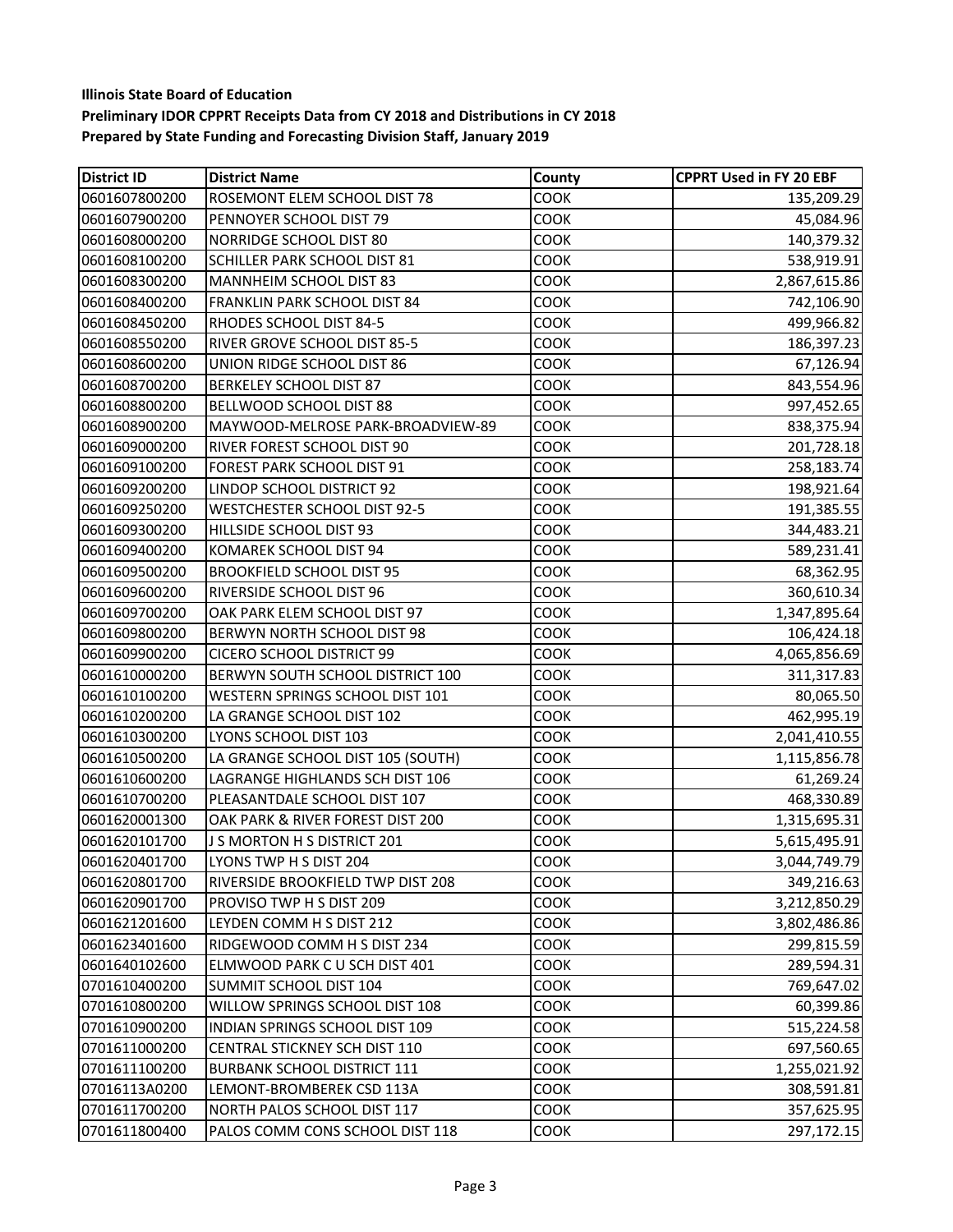| <b>District ID</b> | <b>District Name</b>                 | County      | <b>CPPRT Used in FY 20 EBF</b> |
|--------------------|--------------------------------------|-------------|--------------------------------|
| 0701612200200      | RIDGELAND SCHOOL DISTRICT 122        | COOK        | 210,242.17                     |
| 0701612300200      | OAK LAWN-HOMETOWN SCH DIST 123       | COOK        | 400,723.03                     |
| 0701612400200      | EVERGREEN PK ELEM SCH DIST 124       | COOK        | 362,849.92                     |
| 0701612500200      | ATWOOD HEIGHTS DISTRICT 125          | COOK        | 48,477.08                      |
| 0701612600200      | ALSIP-HAZLGRN-OAKLWN S DIST 126      | COOK        | 952,349.07                     |
| 0701612700200      | WORTH SCHOOL DISTRICT 127            | COOK        | 69,496.85                      |
| 0701612750200      | CHICAGO RIDGE SCHOOL DIST 127-5      | COOK        | 116,364.88                     |
| 0701612800200      | PALOS HEIGHTS SCHOOL DIST 128        | COOK        | 94,943.79                      |
| 0701613000200      | COOK COUNTY SCHOOL DIST 130          | COOK        | 1,280,561.96                   |
| 0701613200200      | CALUMET PUBLIC SCHOOLS DIST 132      | COOK        | 106,073.61                     |
| 0701613300200      | GEN GEO PATTON SCHOOL DIST 133       | COOK        | 439,580.45                     |
| 0701613500200      | ORLAND SCHOOL DISTRICT 135           | COOK        | 314,207.18                     |
| 0701614000200      | KIRBY SCHOOL DIST 140                | COOK        | 95,937.73                      |
| 0701614200200      | FOREST RIDGE SCHOOL DIST 142         | COOK        | 73,175.97                      |
| 0701614300200      | MIDLOTHIAN SCHOOL DIST 143           | COOK        | 138,758.07                     |
| 0701614350200      | POSEN-ROBBINS EL SCH DIST 143-5      | COOK        | 117,139.22                     |
| 0701614400200      | PRAIRIE-HILLS ELEM SCH DIST 144      | COOK        | 165,017.24                     |
| 0701614500200      | ARBOR PARK SCHOOL DISTRICT 145       | COOK        | 105,796.24                     |
| 0701614600400      | TINLEY PARK COMM SCH DIST 146        | COOK        | 221,705.87                     |
| 0701614700200      | W HARVEY-DIXMOOR PUB SCH DIST147     | COOK        | 615,105.96                     |
| 0701614800200      | DOLTON SCHOOL DISTRICT 148           | COOK        | 366,844.29                     |
| 0701614900200      | DOLTON SCHOOL DISTRICT 149           | COOK        | 284,198.28                     |
| 0701615000200      | SOUTH HOLLAND SCHOOL DIST 150        | COOK        | 179,708.03                     |
| 0701615100200      | SOUTH HOLLAND SCHOOL DIST 151        | COOK        | 329,687.75                     |
| 0701615200200      | HARVEY SCHOOL DISTRICT 152           | COOK        | 627,894.93                     |
| 0701615250200      | HAZEL CREST SCHOOL DIST 152-5        | COOK        | 178,644.10                     |
| 0701615300200      | HOMEWOOD SCHOOL DISTRICT 153         | COOK        | 244,974.87                     |
| 0701615400200      | THORNTON SCHOOL DISTRICT 154         | COOK        | 100,154.91                     |
| 0701615450200      | <b>BURNHAM SCHOOL DISTRICT 154-5</b> | COOK        | 59,249.90                      |
| 0701615500200      | CALUMET CITY SCHOOL DISTRICT 155     | COOK        | 183,794.87                     |
| 0701615600200      | LINCOLN ELEM SCHOOL DIST 156         | COOK        | 82,190.14                      |
| 0701615700200      | HOOVER-SCHRUM MEMORIAL SD 157        | <b>COOK</b> | 255,234.67                     |
| 0701615800200      | LANSING SCHOOL DISTRICT 158          | COOK        | 280,494.10                     |
| 0701615900200      | ELEM SCHOOL DISTRICT 159             | COOK        | 639,553.18                     |
| 0701616000200      | COUNTRY CLUB HILLS SCH DIST 160      | COOK        | 61,651.28                      |
| 0701616100200      | FLOSSMOOR SCHOOL DISTRICT 161        | COOK        | 184,381.09                     |
| 0701616200200      | MATTESON ELEM SCHOOL DIST 162        | COOK        | 352,245.95                     |
| 0701616300200      | PARK FOREST SCHOOL DIST 163          | COOK        | 446,243.96                     |
| 0701616700200      | BROOKWOOD SCHOOL DIST 167            | COOK        | 309,868.65                     |
| 0701616800400      | COMM CONS SCHOOL DIST 168            | COOK        | 72,223.13                      |
| 0701616900200      | FORD HEIGHTS SCHOOL DISTRICT 169     | COOK        | 1,240,232.89                   |
| 0701617000200      | CHICAGO HEIGHTS SCHOOL DIST 170      | COOK        | 1,227,281.48                   |
| 0701617100200      | SUNNYBROOK SCHOOL DISTRICT 171       | COOK        | 81,161.53                      |
| 0701617200200      | SANDRIDGE SCHOOL DISTRICT 172        | COOK        | 26,851.80                      |
| 0701619400200      | STEGER SCHOOL DISTRICT 194           | COOK        | 398,236.71                     |
| 0701620501700      | THORNTON TWP H S DIST 205            | COOK        | 3,586,437.72                   |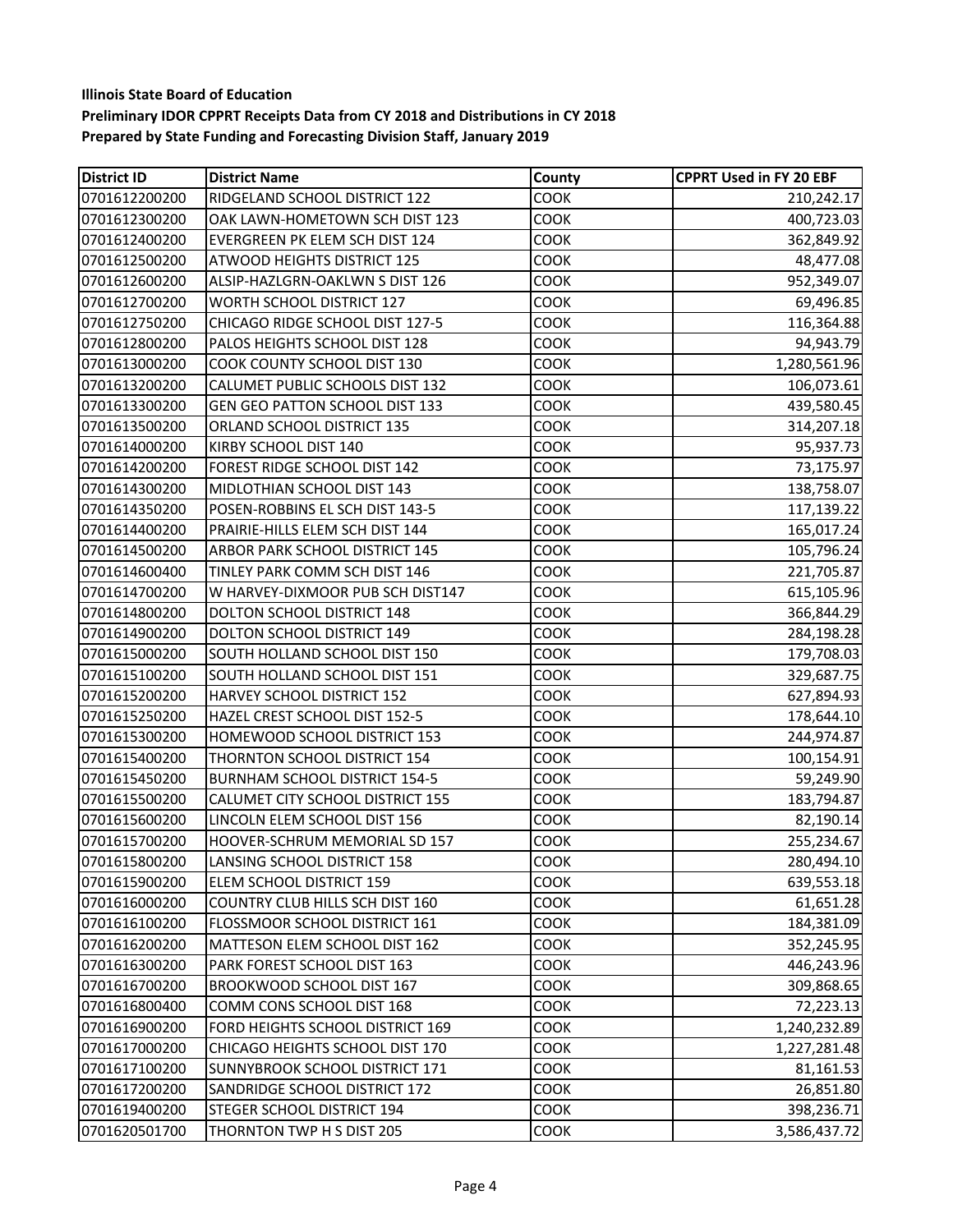| <b>District ID</b> | <b>District Name</b>                  | County            | <b>CPPRT Used in FY 20 EBF</b> |
|--------------------|---------------------------------------|-------------------|--------------------------------|
| 0701620601700      | BLOOM TWP HIGH SCH DIST 206           | <b>COOK</b>       | 2,935,760.10                   |
| 0701621001700      | LEMONT TWP H S DIST 210               | COOK              | 353,899.06                     |
| 0701621501700      | THORNTON FRACTIONAL T H S D 215       | COOK              | 951,233.79                     |
| 0701621701600      | ARGO COMM H S DIST 217                | COOK              | 948,115.84                     |
| 0701621801600      | <b>COMMUNITY HIGH SCHOOL DIST 218</b> | <b>COOK</b>       | 2,959,132.22                   |
| 0701622001700      | REAVIS TWP H S DIST 220               | COOK              | 2,987,806.25                   |
| 0701622701700      | RICH TWP H S DISTRICT 227             | COOK              | 1,268,839.49                   |
| 0701622801600      | <b>BREMEN COMM H S DISTRICT 228</b>   | COOK              | 713,244.75                     |
| 0701622901600      | OAK LAWN COMM H S DIST 229            | COOK              | 498,237.70                     |
| 0701623001300      | CONS HIGH SCHOOL DISTRICT 230         | COOK              | 1,041,862.14                   |
| 0701623101600      | EVERGREEN PARK COMM HI SCH D 231      | COOK              | 411,444.48                     |
| 0701623301600      | HOMEWOOD FLOSSMOOR C H S D 233        | COOK              | 492,624.63                     |
| 0800830802600      | EASTLAND COMM UNIT SCH DIST 308       | CARROLL           | 101,734.89                     |
| 0800831402600      | <b>WEST CARROLL</b>                   | CARROLL           | 402,996.62                     |
| 0800839902600      | CHADWICK-MILLEDGEVILLE CUSD 399       | CARROLL           | 82,041.24                      |
| 0804311902200      | EAST DUBUQUE UNIT SCH DIST 119        | <b>JO DAVIESS</b> | 200,041.94                     |
| 0804312002200      | GALENA UNIT SCHOOL DIST 120           | <b>JO DAVIESS</b> | 205,682.27                     |
| 0804320502600      | WARREN COMM UNIT SCHOOL DIST 205      | <b>JO DAVIESS</b> | 104,943.32                     |
| 0804320602600      | STOCKTON C U SCHOOL DIST 206          | <b>JO DAVIESS</b> | 114,748.37                     |
| 0804321002600      | RIVER RIDGE C U SCH DIST 210          | <b>JO DAVIESS</b> | 151,934.56                     |
| 0804321102600      | SCALES MOUND C U SCH DISTRICT 211     | <b>JO DAVIESS</b> | 45,953.20                      |
| 0808914502200      | FREEPORT SCHOOL DIST 145              | <b>STEPHENSON</b> | 1,522,834.10                   |
| 0808920002600      | PEARL CITY C U SCH DIST 200           | <b>STEPHENSON</b> | 51,884.44                      |
| 0808920102600      | DAKOTA COMM UNIT SCH DIST 201         | <b>STEPHENSON</b> | 59,215.53                      |
| 0808920202600      | LENA WINSLOW C U SCH DIST 202         | <b>STEPHENSON</b> | 161,603.78                     |
| 0808920302600      | ORANGEVILLE C U SCHOOL DIST 203       | <b>STEPHENSON</b> | 27,782.66                      |
| 0901000102600      | FISHER C U SCHOOL DISTRICT 1          | <b>CHAMPAIGN</b>  | 452,621.68                     |
| 0901000302600      | MAHOMET-SEYMOUR C U SCH DIST 3        | CHAMPAIGN         | 268,886.41                     |
| 0901000402600      | CHAMPAIGN COMM UNIT SCH DIST 4        | <b>CHAMPAIGN</b>  | 2,684,966.75                   |
| 0901000702600      | TOLONO C U SCHOOL DIST 7              | CHAMPAIGN         | 195,886.24                     |
| 0901000802600      | HERITAGE COMM UNIT SCH DIST 8         | <b>CHAMPAIGN</b>  | 116,293.69                     |
| 0901011602200      | URBANA SCHOOL DIST 116                | <b>CHAMPAIGN</b>  | 1,038,996.54                   |
| 0901013000400      | THOMASBORO C C SCHOOL DIST 130        | CHAMPAIGN         | 13,822.50                      |
| 0901013700200      | RANTOUL CITY SCHOOL DIST 137          | CHAMPAIGN         | 201,985.16                     |
| 0901014200400      | LUDLOW C C SCHOOL DIST 142            | CHAMPAIGN         | 11,228.94                      |
| 0901016900400      | ST JOSEPH C C SCHOOL DIST 169         | CHAMPAIGN         | 41,802.90                      |
| 0901018800400      | GIFFORD C C SCHOOL DIST 188           | CHAMPAIGN         | 103,565.71                     |
| 0901019301700      | RANTOUL TOWNSHIP H S DIST 193         | CHAMPAIGN         | 144,232.62                     |
| 0901019700400      | PRAIRIEVIEW-OGDEN CCSD 197            | <b>CHAMPAIGN</b>  | 48,615.28                      |
| 0901030501600      | ST JOSEPH OGDEN C H S DIST 305        | <b>CHAMPAIGN</b>  | 86,888.79                      |
| 0902700502600      | GIBSON CITY-MELVIN-SIBLEY CUSD 5      | <b>FORD</b>       | 529,900.76                     |
| 0902701002600      | PAXTON-BUCKLEY-LODA CU DIST 10        | <b>FORD</b>       | 271,315.25                     |
| 11012002C2600      | MARSHALL C U SCHOOL DIST 2C           | <b>CLARK</b>      | 203,300.27                     |
| 11012003C2600      | MARTINSVILLE C U SCH DIST 3C          | <b>CLARK</b>      | 91,230.82                      |
| 11012004C2600      | CASEY-WESTFIELD C U SCH DIST 4C       | <b>CLARK</b>      | 204,307.04                     |
| 1101500102600      | CHARLESTON C U SCHOOL DIST 1          | <b>COLES</b>      | 781,319.25                     |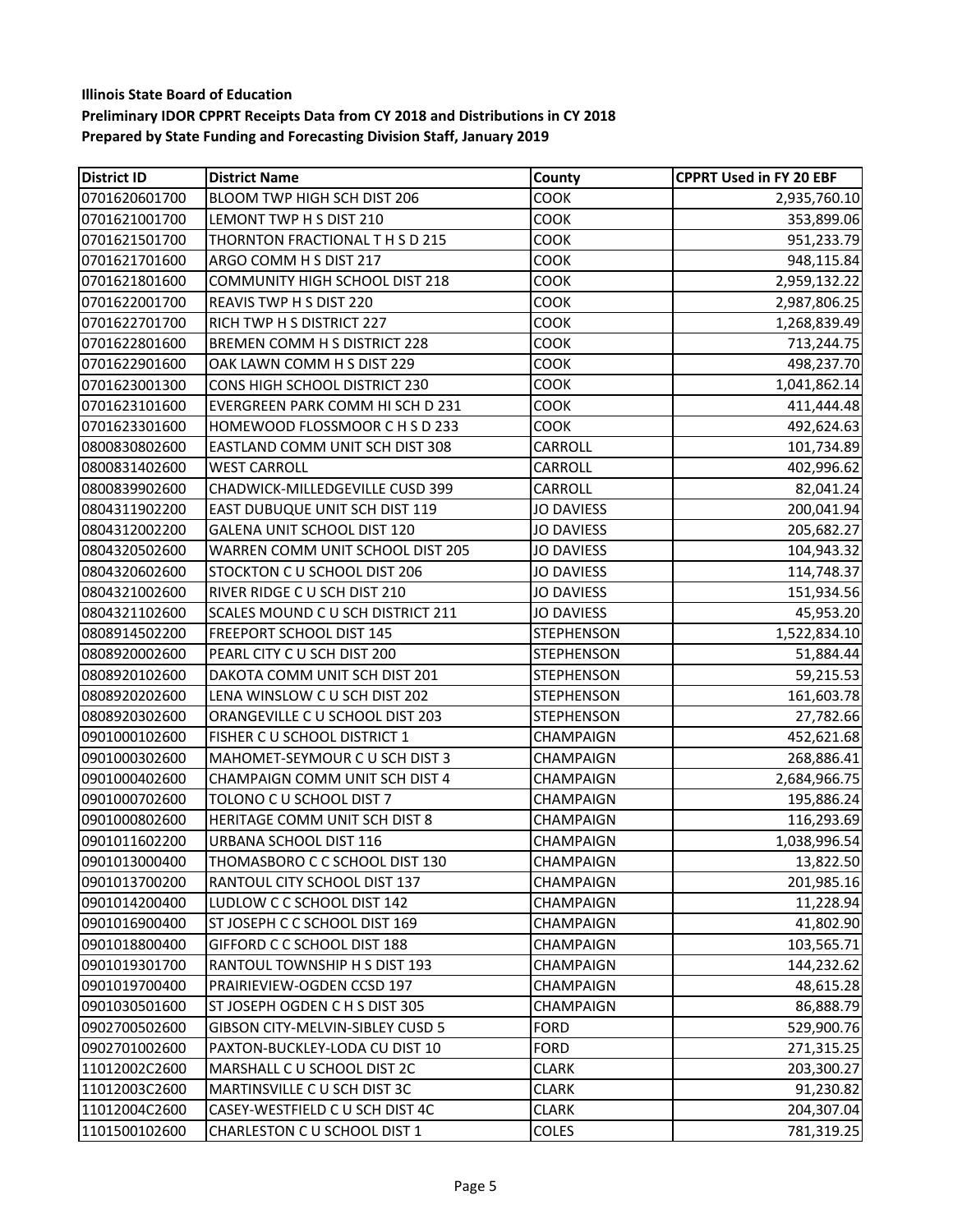| <b>District ID</b> | <b>District Name</b>                 | County           | <b>CPPRT Used in FY 20 EBF</b> |
|--------------------|--------------------------------------|------------------|--------------------------------|
| 1101500202600      | MATTOON C U SCHOOL DIST 2            | COLES            | 1,072,457.96                   |
| 1101500502600      | OAKLAND C U SCHOOL DIST 5            | COLES            | 57,403.96                      |
| 1101800302600      | NEOGA COMM UNIT SCHOOL DIST 3        | CUMBERLAND       | 154,651.93                     |
| 1101807702600      | CUMBERLAND C U SCHOOL DIST 77        | CUMBERLAND       | 122,449.71                     |
| 1102130102600      | TUSCOLA C U SCHOOL DIST 301          | <b>DOUGLAS</b>   | 1,483,183.58                   |
| 1102130202600      | VILLA GROVE C U SCH DIST 302         | <b>DOUGLAS</b>   | 81,355.45                      |
| 1102130502600      | ARTHUR C U SCHOOL DIST 305           | <b>PIATT</b>     | 330, 385. 33                   |
| 1102130602600      | ARCOLA C U SCHOOL DISTRICT 306       | <b>DOUGLAS</b>   | 136,168.23                     |
| 1102300102600      | SHILOH COMM UNIT SCH DIST 1          | <b>EDGAR</b>     | 186,191.80                     |
| 1102300302600      | KANSAS COMM UNIT SCHOOL DIST 3       | <b>EDGAR</b>     | 51,955.97                      |
| 1102300402600      | PARIS COMM UNIT SCHOOL DIST 4        | <b>EDGAR</b>     | 108,588.74                     |
| 1102300602600      | EDGAR COUNTY C U DIST 6              | <b>EDGAR</b>     | 125,974.31                     |
| 1102309502500      | PARIS-UNION SCHOOL DIST 95           | <b>EDGAR</b>     | 262,526.62                     |
| 1107030002600      | SULLIVAN C U SCHOOL DIST 300         | <b>MOULTRIE</b>  | 132,254.15                     |
| 1107030202600      | OKAW Valley CUSD 302                 | <b>MOULTRIE</b>  | 70,227.49                      |
| 1108700102600      | WINDSOR COMM UNIT SCH DIST 1         | SHELBY           | 79,002.32                      |
| 11087003A2600      | <b>COWDEN-HERRICK CUD 3A</b>         | <b>SHELBY</b>    | 92,833.84                      |
| 1108700402600      | SHELBYVILLE C U SCHOOL DIST 4        | <b>SHELBY</b>    | 251,797.75                     |
| 11087005A2600      | STEWARDSON-STRASBURG CU DIST 5A      | <b>SHELBY</b>    | 66,689.65                      |
| 1108702102600      | CENTRAL A & M C U DIST #21           | <b>SHELBY</b>    | 139,517.33                     |
| 1201301002600      | CLAY CITY COMM UNIT DIST 10          | <b>CLAY</b>      | 88,469.56                      |
| 1201302502600      | NORTH CLAY C U SCHOOL DISTRICT 25    | <b>CLAY</b>      | 187,663.17                     |
| 1201303502600      | FLORA COMM UNIT SCH DIST 35          | <b>CLAY</b>      | 293,520.71                     |
| 1201700102600      | HUTSONVILLE C U SCHOOL DIST 1        | <b>CRAWFORD</b>  | 371,996.50                     |
| 1201700202600      | ROBINSON C U SCHOOL DIST 2           | <b>CRAWFORD</b>  | 788,623.29                     |
| 1201700302600      | PALESTINE C U SCHOOL DIST 3          | <b>CRAWFORD</b>  | 51,140.92                      |
| 1201700402600      | OBLONG C U SCHOOL DIST 4             | <b>CRAWFORD</b>  | 108,893.47                     |
| 1204000102600      | JASPER COUNTY COMM UNIT DIST 1       | <b>JASPER</b>    | 901,450.09                     |
| 1205101002600      | RED HILL C U SCHOOL DIST 10          | LAWRENCE         | 81,920.43                      |
| 1205102002600      | LAWRENCE CO C U DISTRICT 20          | LAWRENCE         | 227,816.78                     |
| 1208000102600      | EAST RICHLAND C U SCH DIST 1         | <b>RICHLAND</b>  | 559,992.07                     |
| 1301400102600      | CARLYLE C U SCHOOL DISTRICT 1        | <b>CLINTON</b>   | 305,446.88                     |
| 1301400302600      | WESCLIN C U SCHOOL DISTRICT 3        | <b>CLINTON</b>   | 76,483.28                      |
| 1301401200400      | <b>BREESE SCHOOL DISTRICT 12</b>     | <b>CLINTON</b>   | 73,260.42                      |
| 1301402100200      | <b>AVISTON SCHOOL DISTRICT 21</b>    | <b>CLINTON</b>   | 12,928.13                      |
| 1301404600200      | WILLOW GROVE SCHOOL DISTRICT 46      | <b>CLINTON</b>   | 27,563.27                      |
| 1301405700200      | <b>BARTELSO SCHOOL DISTRICT 57</b>   | <b>CLINTON</b>   | 5,541.74                       |
| 1301406000200      | <b>GERMANTOWN SCHOOL DISTRICT 60</b> | <b>CLINTON</b>   | 10,427.13                      |
| 1301406200200      | DAMIANSVILLE SCHOOL DISTRICT 62      | <b>CLINTON</b>   | 6,645.28                       |
| 1301406300200      | ALBERS SCHOOL DISTRICT 63            | <b>CLINTON</b>   | 8,769.43                       |
| 1301407101600      | CENTRAL COMMUNITY H S DIST 71        | <b>CLINTON</b>   | 129,171.94                     |
| 1301414150200      | ST ROSE SCHOOL DISTRICT 14-15        | <b>CLINTON</b>   | 9,431.18                       |
| 1301418600200      | NORTH WAMAC SCHOOL DISTRICT 186      | <b>CLINTON</b>   | 34,977.31                      |
| 1304100102600      | WALTONVILLE C U SCHOOL DIST 1        | <b>JEFFERSON</b> | 210,000.26                     |
| 1304100200400      | ROME COMM CONS SCHOOL DIST 2         | <b>JEFFERSON</b> | 41,764.43                      |
| 1304100300400      | FIELD COMM CONS SCHOOL DIST 3        | <b>JEFFERSON</b> | 31,858.42                      |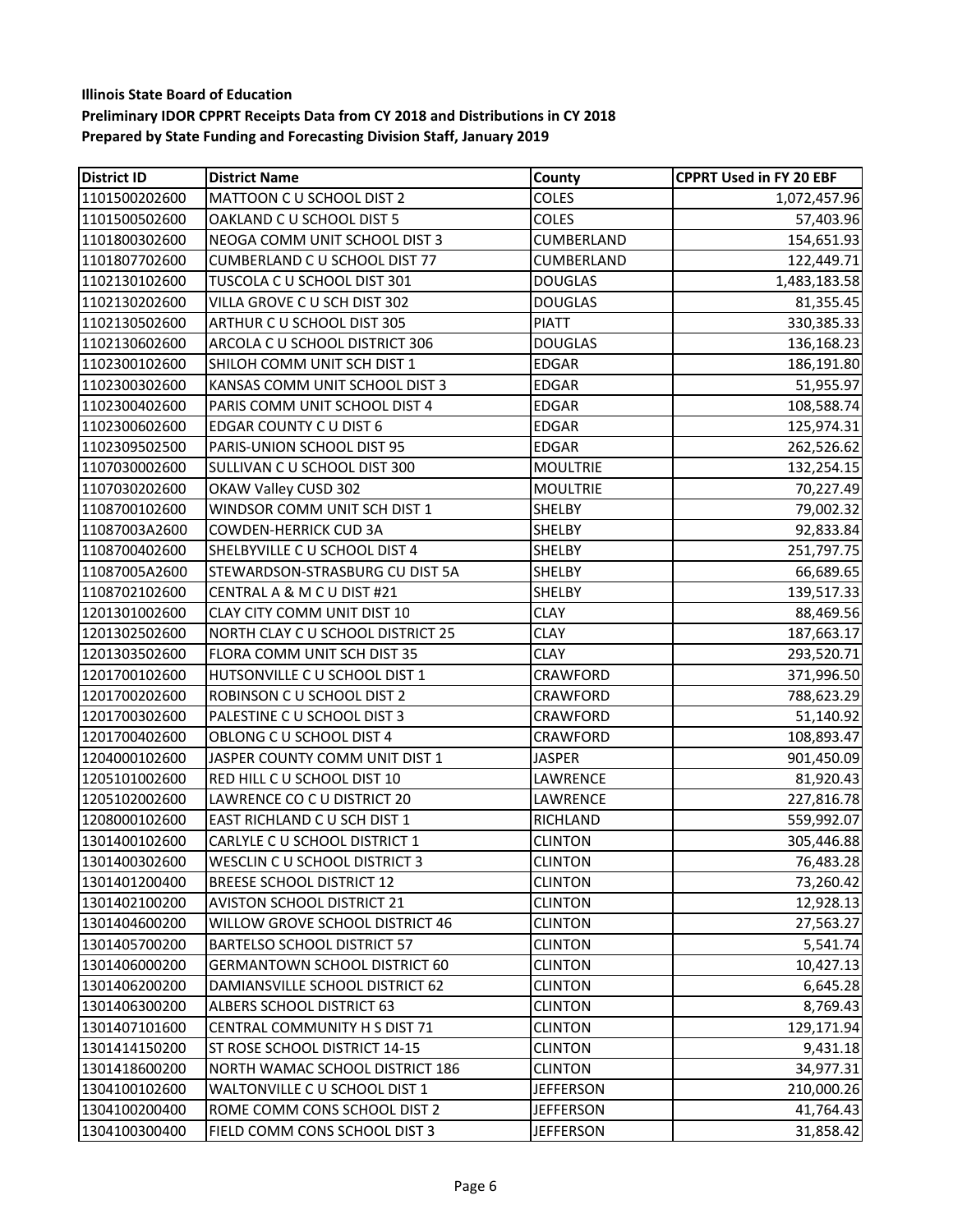| <b>District ID</b> | <b>District Name</b>                   | County            | <b>CPPRT Used in FY 20 EBF</b> |
|--------------------|----------------------------------------|-------------------|--------------------------------|
| 1304100500400      | OPDYKE-BELLE-RIVE CC SCH DIST 5        | <b>JEFFERSON</b>  | 106,826.43                     |
| 1304100600400      | <b>GRAND PRAIRIE C C SCH DIST 6</b>    | <b>JEFFERSON</b>  | 12,584.93                      |
| 1304101200400      | MCCLELLAN C C SCHOOL DIST 12           | <b>JEFFERSON</b>  | 14,915.23                      |
| 1304107900200      | SUMMERSVILLE SCHOOL DIST 79            | <b>JEFFERSON</b>  | 24,074.12                      |
| 1304108000200      | MOUNT VERNON SCHOOL DIST 80            | <b>JEFFERSON</b>  | 318,885.31                     |
| 1304108200200      | <b>BETHEL SCHOOL DISTRICT 82</b>       | <b>JEFFERSON</b>  | 131,181.26                     |
| 1304109900400      | FARRINGTON C C SCHOOL DIST 99          | <b>JEFFERSON</b>  | 10,663.35                      |
| 1304117800400      | SPRING GARDEN CONS SCHL DIST 178       | <b>JEFFERSON</b>  | 40,403.04                      |
| 1304120101700      | MT VERNON TWP H S DIST 201             | <b>JEFFERSON</b>  | 631,929.57                     |
| 1304120902700      | WOODLAWN UNIT DIST 209                 | <b>JEFFERSON</b>  | 108,931.94                     |
| 1304131802700      | <b>BLUFORD UNIT DIST 318</b>           | <b>JEFFERSON</b>  | 54,247.78                      |
| 1305800100300      | RACCOON CONS SCHOOL DIST 1             | <b>MARION</b>     | 39,401.09                      |
| 1305800200300      | KELL CONSOLIDATED SCHOOL DIST 2        | <b>MARION</b>     | 21,269.59                      |
| 1305800700400      | IUKA COMM CONS SCHOOL DIST 7           | <b>MARION</b>     | 26,456.72                      |
| 1305801000400      | SELMAVILLE C C SCH DIST 10             | <b>MARION</b>     | 64,779.51                      |
| 1305810002600      | PATOKA COMM UNIT SCH DIST 100          | <b>MARION</b>     | 612,392.21                     |
| 1305811100200      | SALEM SCHOOL DIST 111                  | <b>MARION</b>     | 268,046.73                     |
| 1305813300200      | CENTRAL CITY SCHOOL DIST 133           | <b>MARION</b>     | 40,990.28                      |
| 1305813500200      | CENTRALIA SCHOOL DIST 135              | <b>MARION</b>     | 684,889.88                     |
| 1305820001700      | CENTRALIA H S DIST 200                 | <b>MARION</b>     | 559,121.14                     |
| 1305840102600      | SOUTH CENTRAL COMM UNIT DIST 401       | <b>MARION</b>     | 239,432.21                     |
| 1305850102600      | SANDOVAL C U SCHOOL DIST 501           | <b>MARION</b>     | 101,587.04                     |
| 1305860001600      | SALEM COMM H S DIST 600                | <b>MARION</b>     | 284,855.88                     |
| 1305872202600      | ODIN C U SCHOOL DIST 722               | <b>MARION</b>     | 83,229.55                      |
| 1309500100400      | OAKDALE C C SCHOOL DISTRICT 1          | <b>WASHINGTON</b> | 20,338.56                      |
| 1309501002600      | WEST WASHINGTON CO C U DIST 10         | <b>WASHINGTON</b> | 83,424.89                      |
| 1309501100400      | IRVINGTON C C SCH DISTRICT 11          | <b>WASHINGTON</b> | 21,131.97                      |
| 1309501500400      | ASHLEY C C SCH DISTRICT 15             | WASHINGTON        | 56,613.55                      |
| 1309504900400      | NASHVILLE C C SCH DISTRICT 49          | <b>WASHINGTON</b> | 210,137.29                     |
| 1309509901600      | NASHVILLE COMM H S DISTRICT 99         | <b>WASHINGTON</b> | 238,361.73                     |
| 1501629902500      | CITY OF CHICAGO SCHOOL DIST 299        | COOK              | 174,089,033.34                 |
| 1601942402600      | <b>GENOA KINGSTON C U S DIST 424</b>   | <b>DEKALB</b>     | 141,226.72                     |
| 1601942502600      | <b>INDIAN CREEK COMM UNIT DIST 425</b> | <b>DEKALB</b>     | 353,782.08                     |
| 1601942602600      | HIAWATHA C U SCHOOL DIST 426           | <b>DEKALB</b>     | 100,499.70                     |
| 1601942702600      | SYCAMORE C U SCHOOL DIST 427           | <b>DEKALB</b>     | 677,062.33                     |
| 1601942802600      | DEKALB COMM UNIT SCH DIST 428          | <b>DEKALB</b>     | 1,220,096.78                   |
| 1601942902600      | HINCKLEY BIG ROCK CUSD 429             | <b>DEKALB</b>     | 147,122.49                     |
| 1601943002600      | SANDWICH C U SCHOOL DIST 430           | <b>DEKALB</b>     | 311,355.87                     |
| 1601943202600      | SOMONAUK C U SCHOOL DIST 432           | <b>DEKALB</b>     | 89,943.35                      |
| 1702001502600      | CLINTON C U SCHOOL DIST 15             | <b>DEWITT</b>     | 1,017,285.16                   |
| 1702001802600      | BLUE RIDGE COMM UNIT SCH DIST 18       | <b>DEWITT</b>     | 291,805.31                     |
| 1705300502600      | WOODLAND CUS DIST 5                    | LIVINGSTON        | 500,765.13                     |
| 17053006J2600      | TRI POINT CU SCH DIST 6-J              | LIVINGSTON        | 166,188.02                     |
| 1705300802600      | PRAIRIE CENTRAL C U SCHOOL DIST 8      | LIVINGSTON        | 718,098.87                     |
| 1705307402700      | FLANAGAN-CORNELL UNIT 74               | LIVINGSTON        | 72,168.30                      |
| 1705309001700      | PONTIAC TWP H S DIST 90                | LIVINGSTON        | 411,060.39                     |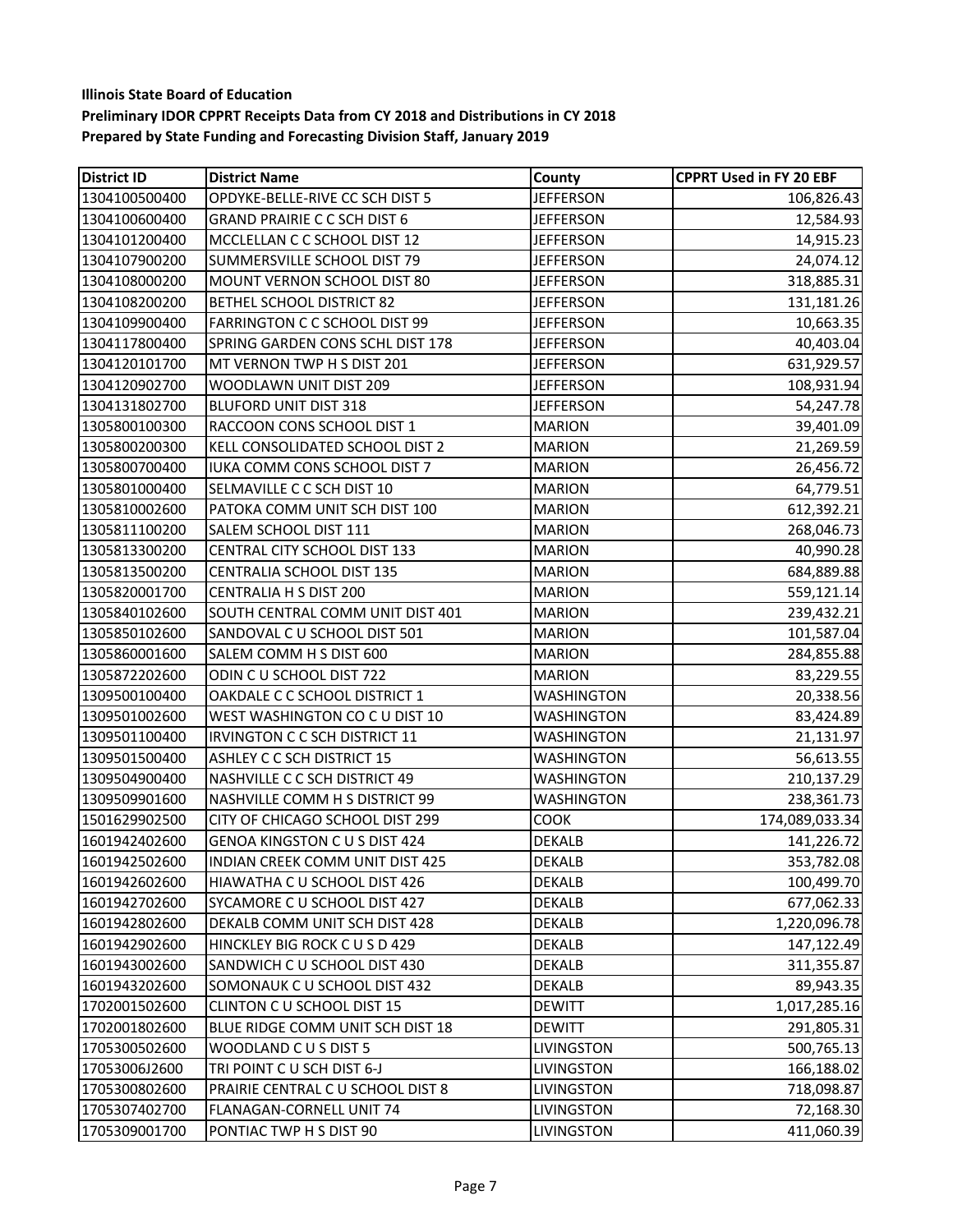# **Illinois State Board of Education**

#### **Preliminary IDOR CPPRT Receipts Data from CY 2018 and Distributions in CY 2018 Prepared by State Funding and Forecasting Division Staff, January 2019**

| <b>District ID</b> | <b>District Name</b>               | County            | <b>CPPRT Used in FY 20 EBF</b> |
|--------------------|------------------------------------|-------------------|--------------------------------|
| 1705323001700      | DWIGHT TWP H S DIST 230            | LIVINGSTON        | 126,633.06                     |
| 1705323200200      | DWIGHT COMMON SCHOOL DIST 232      | LIVINGSTON        | 154,198.74                     |
| 1705342500400      | ROOKS CREEK C C SCH DIST 425       | LIVINGSTON        | 10,109.18                      |
| 1705342600400      | CORNELL C C SCH DIST 426           | LIVINGSTON        | 22,633.40                      |
| 1705342900400      | PONTIAC C C SCHOOL DIST 429        | LIVINGSTON        | 520,140.20                     |
| 1705343500400      | ODELL COMM CONS SCHOOL DIST 435    | LIVINGSTON        | 85,091.03                      |
| 1705343800400      | SAUNEMIN C CONSOL SCH DIST 438     | <b>LIVINGSTON</b> | 96,443.18                      |
| 1705402102600      | HARTSBURG EMDEN CUS DIST 21        | <b>LOGAN</b>      | 66,056.16                      |
| 1705402302600      | MT PULASKI COMM UNIT DIST 23       | LOGAN             | 210,540.60                     |
| 1705402700200      | LINCOLN ELEM SCHOOL DIST 27        | LOGAN             | 387,754.41                     |
| 1705406100400      | CHESTER-EAST LINCOLN CCS DIST 61   | LOGAN             | 122,856.02                     |
| 1705408800200      | NEW HOLLAND-MIDDLETOWN E DIST 88   | LOGAN             | 57,796.41                      |
| 1705409200400      | WEST LINCOLN-BROADWELL E S D #92   | LOGAN             | 139,926.04                     |
| 1705440401600      | LINCOLN COMM H S DIST 404          | LOGAN             | 504,226.01                     |
| 1706400202600      | LEROY COMMUNITY UNIT SCH DIST 2    | <b>MCLEAN</b>     | 83,388.83                      |
| 1706400302600      | TRI VALLEY C U SCHOOL DISTRICT 3   | <b>MCLEAN</b>     | 124,585.26                     |
| 1706400402600      | HEYWORTH C U SCH DIST 4            | <b>MCLEAN</b>     | 95,465.87                      |
| 1706400502600      | MCLEAN COUNTY UNIT DIST NO 5       | <b>MCLEAN</b>     | 1,691,009.81                   |
| 1706400702600      | LEXINGTON C U SCH DIST 7           | <b>MCLEAN</b>     | 192,477.65                     |
| 1706401602600      | OLYMPIA C U SCHOOL DIST 16         | <b>MCLEAN</b>     | 334,758.04                     |
| 1706401902600      | RIDGEVIEW COMM UNIT SCH DIST 19    | <b>MCLEAN</b>     | 244,949.32                     |
| 1706408702500      | <b>BLOOMINGTON SCH DIST 87</b>     | <b>MCLEAN</b>     | 4,003,186.66                   |
| 1902200200200      | BENSENVILLE SCHOOL DISTRICT 2      | <b>DUPAGE</b>     | 969,523.38                     |
| 1902200400200      | ADDISON SCHOOL DIST 4              | <b>DUPAGE</b>     | 928,176.07                     |
| 1902200700200      | WOOD DALE SCHOOL DISTRICT 7        | <b>DUPAGE</b>     | 329,924.92                     |
| 1902201000200      | ITASCA SCHOOL DIST 10              | <b>DUPAGE</b>     | 111,841.65                     |
| 1902201100200      | MEDINAH SCHOOL DISTRICT 11         | <b>DUPAGE</b>     | 308,076.51                     |
| 1902201200200      | ROSELLE SCHOOL DISTRICT 12         | <b>DUPAGE</b>     | 124,505.92                     |
| 1902201300200      | BLOOMINGDALE SCHOOL DISTRICT 13    | <b>DUPAGE</b>     | 62,775.59                      |
| 1902201500200      | MARQUARDT SCHOOL DISTRICT 15       | <b>DUPAGE</b>     | 139,014.84                     |
| 1902201600200      | QUEEN BEE SCHOOL DISTRICT 16       | <b>DUPAGE</b>     | 80,246.51                      |
| 1902202000200      | KEENEYVILLE SCHOOL DISTRICT 20     | <b>DUPAGE</b>     | 27,694.90                      |
| 1902202500200      | <b>BENJAMIN SCHOOL DISTRICT 25</b> | <b>DUPAGE</b>     | 45,574.53                      |
| 1902203300200      | WEST CHICAGO SCHOOL DIST 33        | <b>DUPAGE</b>     | 769,313.73                     |
| 1902203400200      | WINFIELD SCHOOL DISTRICT 34        | <b>DUPAGE</b>     | 32,503.36                      |
| 1902204100200      | GLEN ELLYN SCHOOL DISTRICT 41      | <b>DUPAGE</b>     | 962,367.79                     |
| 1902204400200      | LOMBARD SCHOOL DISTRICT 44         | <b>DUPAGE</b>     | 731,740.46                     |
| 1902204500200      | VILLA PARK SCHOOL DIST 45          | <b>DUPAGE</b>     | 287,978.97                     |
| 1902204800200      | SALT CREEK SCHOOL DIST 48          | <b>DUPAGE</b>     | 600,227.42                     |
| 1902205300200      | <b>BUTLER SCHOOL DISTRICT 53</b>   | <b>DUPAGE</b>     | 318,558.34                     |
| 1902205800200      | DOWNERS GROVE GRADE SCH DIST 58    | <b>DUPAGE</b>     | 759,913.21                     |
| 1902206000200      | MAERCKER SCHOOL DISTRICT 60        | <b>DUPAGE</b>     | 73,291.08                      |
| 1902206100200      | DARIEN SCHOOL DIST 61              | <b>DUPAGE</b>     | 57,357.66                      |
| 1902206200200      | <b>GOWER SCHOOL DIST 62</b>        | <b>DUPAGE</b>     | 345,240.46                     |
| 1902206300200      | CASS SCHOOL DIST 63                | <b>DUPAGE</b>     | 24,697.43                      |
| 1902206600200      | CENTER CASS SCHOOL DIST 66         | <b>DUPAGE</b>     | 79,271.58                      |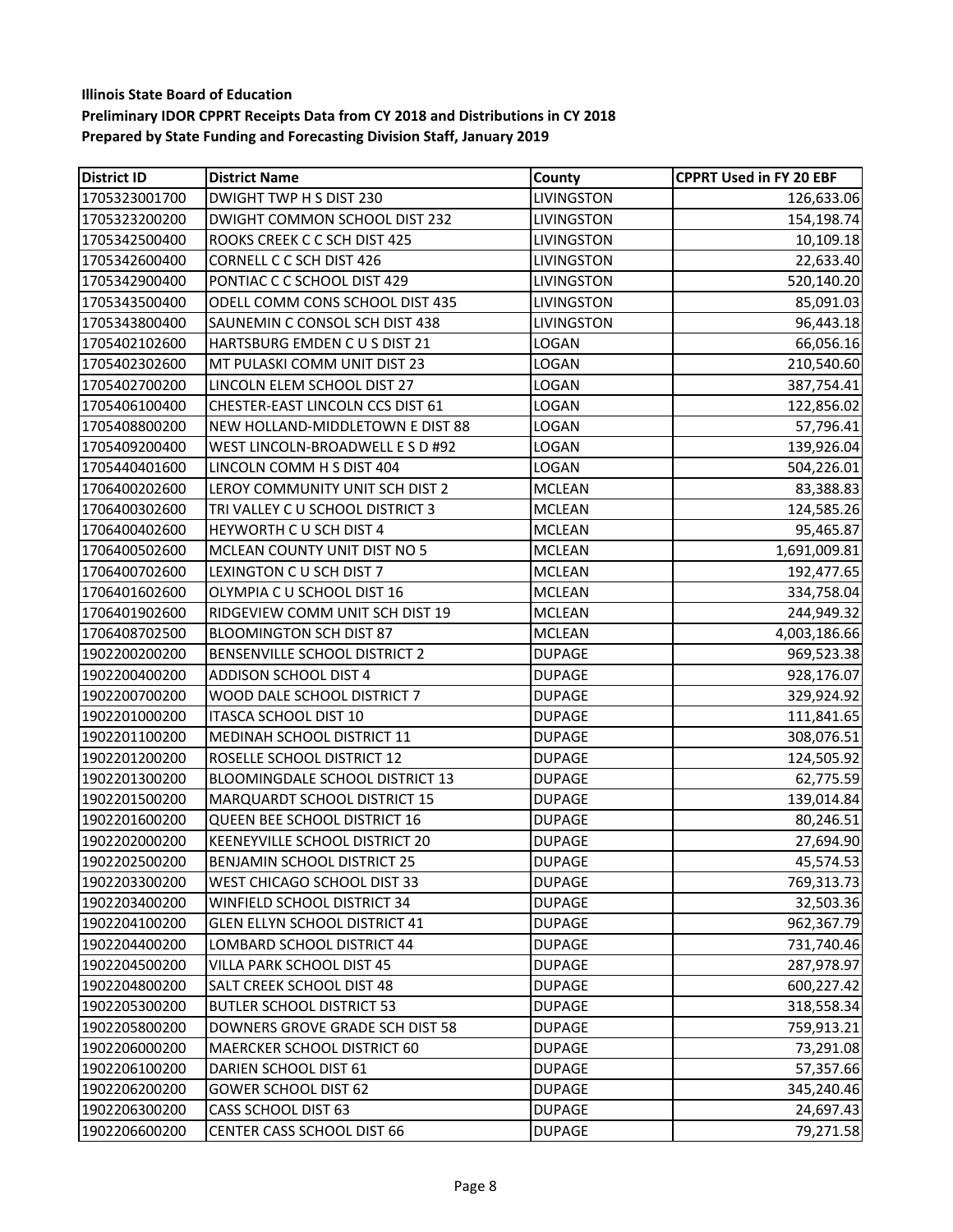| <b>District ID</b> | <b>District Name</b>                   | County          | <b>CPPRT Used in FY 20 EBF</b> |
|--------------------|----------------------------------------|-----------------|--------------------------------|
| 1902206800200      | WOODRIDGE SCHOOL DIST 68               | <b>DUPAGE</b>   | 157,678.85                     |
| 1902208601700      | HINSDALE TWP H S DIST 86               | <b>DUPAGE</b>   | 1,046,413.15                   |
| 1902208701700      | <b>GLENBARD TWP H S DIST 87</b>        | <b>DUPAGE</b>   | 2,136,278.15                   |
| 1902208801600      | DU PAGE HIGH SCHOOL DIST 88            | <b>DUPAGE</b>   | 1,484,468.03                   |
| 1902208900400      | GLEN ELLYN C C SCHOOL DIST 89          | <b>DUPAGE</b>   | 184,371.79                     |
| 1902209300400      | <b>COMMUNITY CONSOLIDATED S D 93</b>   | <b>DUPAGE</b>   | 398,708.68                     |
| 1902209401600      | <b>COMMUNITY HIGH SCH DISTRICT 94</b>  | <b>DUPAGE</b>   | 948,956.41                     |
| 1902209901600      | COMMUNITY HIGH SCHOOL DIST 99          | <b>DUPAGE</b>   | 887,278.96                     |
| 1902210001600      | FENTON COMM H S DIST 100               | <b>DUPAGE</b>   | 1,173,921.19                   |
| 1902210801600      | LAKE PARK COMM H S DIST 108            | <b>DUPAGE</b>   | 550,967.20                     |
| 1902218000400      | COMMUNITY CONS SCH DIST 180            | <b>DUPAGE</b>   | 114,283.84                     |
| 1902218100400      | HINSDALE C C SCHOOL DIST 181           | <b>DUPAGE</b>   | 470,254.06                     |
| 1902220002600      | COMMUNITY UNIT SCHOOL DIST 200         | <b>DUPAGE</b>   | 1,929,426.23                   |
| 1902220102600      | WESTMONT C U SCHOOL DIST 201           | <b>DUPAGE</b>   | 275,353.17                     |
| 1902220202600      | LISLE C U SCH DIST 202                 | <b>DUPAGE</b>   | 321,569.63                     |
| 1902220302600      | NAPERVILLE C U DIST 203                | <b>DUPAGE</b>   | 2,242,722.91                   |
| 1902220402600      | INDIAN PRAIRIE C U SCH DIST 204        | <b>DUPAGE</b>   | 2,303,791.50                   |
| 1902220502600      | <b>ELMHURST SCHOOL DIST 205</b>        | <b>DUPAGE</b>   | 1,880,520.04                   |
| 2002400102600      | EDWARDS COUNTY C U SCH DIST 1          | <b>EDWARDS</b>  | 169,997.51                     |
| 2003000702600      | <b>GALLATIN C U SCHOOL DISTRICT 7</b>  | <b>GALLATIN</b> | 354,894.03                     |
| 2003301002600      | HAMILTON CO C U SCHOOL DIST 10         | <b>HAMILTON</b> | 266,176.84                     |
| 2003500102600      | HARDIN CO COMM UNIT DIST 1             | <b>HARDIN</b>   | 312,646.35                     |
| 2007600102600      | POPE CO COMM UNIT DIST 1               | <b>POPE</b>     | 59,731.83                      |
| 2008300102600      | GALATIA C U SCHOOL DIST 1              | <b>SALINE</b>   | 28,556.80                      |
| 2008300202600      | <b>CARRIER MILLS-STONEFORT CUSD 2</b>  | <b>SALINE</b>   | 81,327.81                      |
| 2008300302600      | HARRISBURG C U SCHOOL DIST 3           | <b>SALINE</b>   | 297,827.29                     |
| 2008300402600      | ELDORADO COMM UNIT DISTRICT 4          | <b>SALINE</b>   | 216,516.32                     |
| 2009301702400      | ALLENDALE C C SCHOOL DIST 17           | <b>WABASH</b>   | 20,692.58                      |
| 2009334802600      | WABASH C U SCH DIST 348                | <b>WABASH</b>   | 689,923.74                     |
| 2009600600400      | NEW HOPE C C SCHOOL DIST 6             | <b>WAYNE</b>    | 14,528.16                      |
| 2009601400400      | <b>GEFF C C SCHOOL DISTRICT 14</b>     | <b>WAYNE</b>    | 8,503.15                       |
| 2009601700400      | JASPER COMM CONS SCHOOL DIST 17        | WAYNE           | 8,711.72                       |
| 2009610002600      | WAYNE CITY C U SCHOOL DIST 100         | <b>WAYNE</b>    | 113,539.64                     |
| 2009611200400      | FAIRFIELD PUBLIC SCHOOL DIST 112       | <b>WAYNE</b>    | 66,124.66                      |
| 2009620002600      | NORTH WAYNE C U SCHOOL DIST 200        | <b>WAYNE</b>    | 198,878.29                     |
| 2009622501600      | FAIRFIELD COMM H S DIST 225            | WAYNE           | 95,057.14                      |
| 2009700102600      | GRAYVILLE C U SCHOOL DIST 1            | <b>WHITE</b>    | 84,170.80                      |
| 2009700302600      | NORRIS CITY-OMAHA-ENFIELD CUSD 3       | WHITE           | 112,533.46                     |
| 2009700502600      | CARMI-WHITE COUNTY C U S DIST 5        | <b>WHITE</b>    | 334,277.79                     |
| 2102804700400      | BENTON COMM CONS SCH DIST 47           | <b>FRANKLIN</b> | 200,980.80                     |
| 2102809100400      | AKIN COMM CONS SCHOOL DIST 91          | <b>FRANKLIN</b> | 10,430.13                      |
| 2102809902600      | <b>CHRISTOPHER UNIT 99</b>             | <b>FRANKLIN</b> | 75,001.07                      |
| 2102810301300      | BENTON CONS HIGH SCHOOL DIST 103       | <b>FRANKLIN</b> | 218,190.25                     |
| 2102811500400      | <b>EWING NORTHERN C C DISTRICT 115</b> | <b>FRANKLIN</b> | 18,148.91                      |
| 2102816802600      | FRANKFORT COMM UNIT SCH DIST 168       | <b>FRANKLIN</b> | 294,037.03                     |
| 2102817402600      | THOMPSONVILLE CUSD 174                 | <b>FRANKLIN</b> | 46,831.35                      |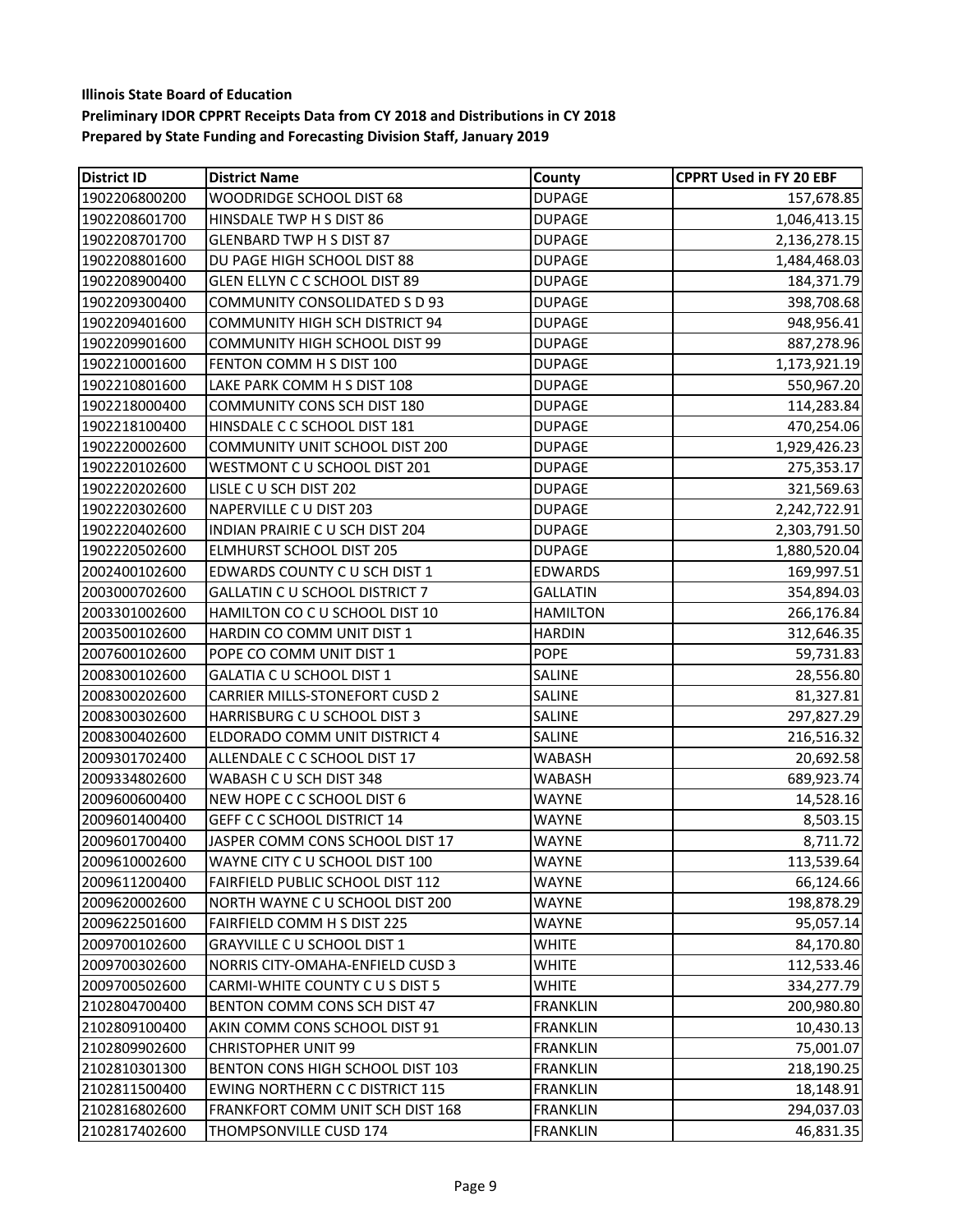| <b>District ID</b> | <b>District Name</b>                    | County            | <b>CPPRT Used in FY 20 EBF</b> |
|--------------------|-----------------------------------------|-------------------|--------------------------------|
| 2102818802600      | ZEIGLER-ROYALTON C U S DIST 188         | <b>FRANKLIN</b>   | 80,208.03                      |
| 2102819602600      | SESSER-VALIER COMM UNIT S D 196         | <b>FRANKLIN</b>   | 207,274.47                     |
| 2104400102600      | <b>GOREVILLE COMM UNIT DIST 1</b>       | <b>JOHNSON</b>    | 178,736.89                     |
| 2104403200300      | NEW SIMPSON HILL CONS DIST 32           | <b>JOHNSON</b>    | 48,966.90                      |
| 2104404300300      | <b>BUNCOMBE CONS SCHOOL DIST 43</b>     | <b>JOHNSON</b>    | 48,332.79                      |
| 2104405500200      | VIENNA SCHOOL DIST 55                   | <b>JOHNSON</b>    | 114,064.37                     |
| 2104406400200      | CYPRESS SCHOOL DIST 64                  | <b>JOHNSON</b>    | 41,756.02                      |
| 2104413301700      | <b>VIENNA H S DISTRICT 133</b>          | JOHNSON           | 251,357.77                     |
| 2106100102600      | MASSAC UNIT DISTRICT #1                 | MASSAC            | 804,853.02                     |
| 2106103802600      | JOPPA-MAPLE GROVE UNIT DIST 38          | <b>MASSAC</b>     | 647,215.05                     |
| 2110000102600      | JOHNSTON CITY C U SCH DIST 1            | <b>WILLIAMSON</b> | 242,240.35                     |
| 2110000202600      | MARION COMM UNIT SCH DIST 2             | WILLIAMSON        | 624,463.84                     |
| 2110000302600      | CRAB ORCHARD C U SCH DIST 3             | WILLIAMSON        | 247,875.26                     |
| 2110000402600      | HERRIN CU SCH DIST 4                    | WILLIAMSON        | 247,702.16                     |
| 2110000502600      | CARTERVILLE C U SCH DIST 5              | WILLIAMSON        | 180,842.39                     |
| 2403200102600      | COAL CITY C U SCHOOL DISTRICT 1         | <b>GRUNDY</b>     | 1,340,169.92                   |
| 24032002C0200      | MAZON-VERONA-KINSMAN ESD 2C             | <b>GRUNDY</b>     | 222,840.03                     |
| 24032024C0400      | NETTLE CREEK C C SCH DIST 24C           | <b>GRUNDY</b>     | 22,545.65                      |
| 2403205400200      | MORRIS SCHOOL DISTRICT 54               | <b>GRUNDY</b>     | 299,973.66                     |
| 24032060C0400      | SARATOGA COMM CONS S DIST 60C           | <b>GRUNDY</b>     | 110,745.93                     |
| 24032072C0400      | GARDNER COMM CONS SCH DIST 72C          | <b>GRUNDY</b>     | 46,257.93                      |
| 2403207301700      | <b>GARDNER S WILMINGTON THS DIST 73</b> | <b>GRUNDY</b>     | 58,002.59                      |
| 2403207400300      | SOUTH WILMINGTON CONS SCH DIST 74       | <b>GRUNDY</b>     | 5,687.20                       |
| 2403207500200      | <b>BRACEVILLE SCHOOL DIST 75</b>        | <b>GRUNDY</b>     | 12,184.02                      |
| 2403210101600      | MORRIS COMM HIGH SCH DIST 101           | <b>GRUNDY</b>     | 372,896.89                     |
| 2403211101600      | MINOOKA COMM H S DISTRICT 111           | <b>GRUNDY</b>     | 557,968.30                     |
| 2403220100400      | MINOOKA COMM CONS S DIST 201            | <b>GRUNDY</b>     | 325,749.99                     |
| 2404701801600      | NEWARK COMM H S DIST 18                 | KENDALL           | 80,155.75                      |
| 2404706600400      | NEWARK COMM CONS SCH DIST 66            | KENDALL           | 63,733.67                      |
| 2404708802600      | PLANO COMM UNIT SCHOOL DIST 88          | KENDALL           | 920,781.88                     |
| 2404709000400      | LISBON COMM CONS SCH DIST 90            | KENDALL           | 40,285.23                      |
| 2404711502600      | YORKVILLE COMM UNIT SCH DIST 115        | KENDALL           | 406,736.99                     |
| 2404730802600      | OSWEGO COMM UNIT SCHOOL DIST 308        | KENDALL           | 1,747,672.64                   |
| 2602900102600      | ASTORIA COMM UNIT SCH DIST 1            | <b>FULTON</b>     | 75,772.23                      |
| 2602900202600      | VIT COMM UNIT SCH DISTRICT 2            | <b>FULTON</b>     | 479,613.33                     |
| 2602900302600      | COMM UNIT SCH DIST 3 FULTON CTY         | <b>FULTON</b>     | 268,463.86                     |
| 2602900402600      | SPOON RIVER VALLEY C U S DIST 4         | <b>FULTON</b>     | 375,867.31                     |
| 2602906602500      | CANTON UNION SCHOOL DIST 66             | <b>FULTON</b>     | 3,287,626.05                   |
| 2602909702600      | LEWISTOWN SCHOOL DIST 97                | <b>FULTON</b>     | 380,804.39                     |
| 2603430701600      | ILLINI WEST H S DIST 307                | <b>HANCOCK</b>    |                                |
| 2603431602600      | WARSAW COMM UNIT SCH DISTRICT 316       | <b>HANCOCK</b>    | 51,137.92                      |
| 2603431700400      | <b>CARTHAGE ESD 317</b>                 | <b>HANCOCK</b>    | 86,026.87                      |
| 2603432502600      | NAUVOO-COLUSA C U S DIST 325            | <b>HANCOCK</b>    | 83,421.89                      |
| 2603432700400      | DALLAS ESD 327                          | <b>HANCOCK</b>    | 71,056.93                      |
| 2603432802400      | HAMILTON C C SCHOOL DIST 328            | <b>HANCOCK</b>    | 63,204.13                      |
| 2603433702600      | SOUTHEASTERN C U SCH DIST 337           | <b>HANCOCK</b>    | 62,229.81                      |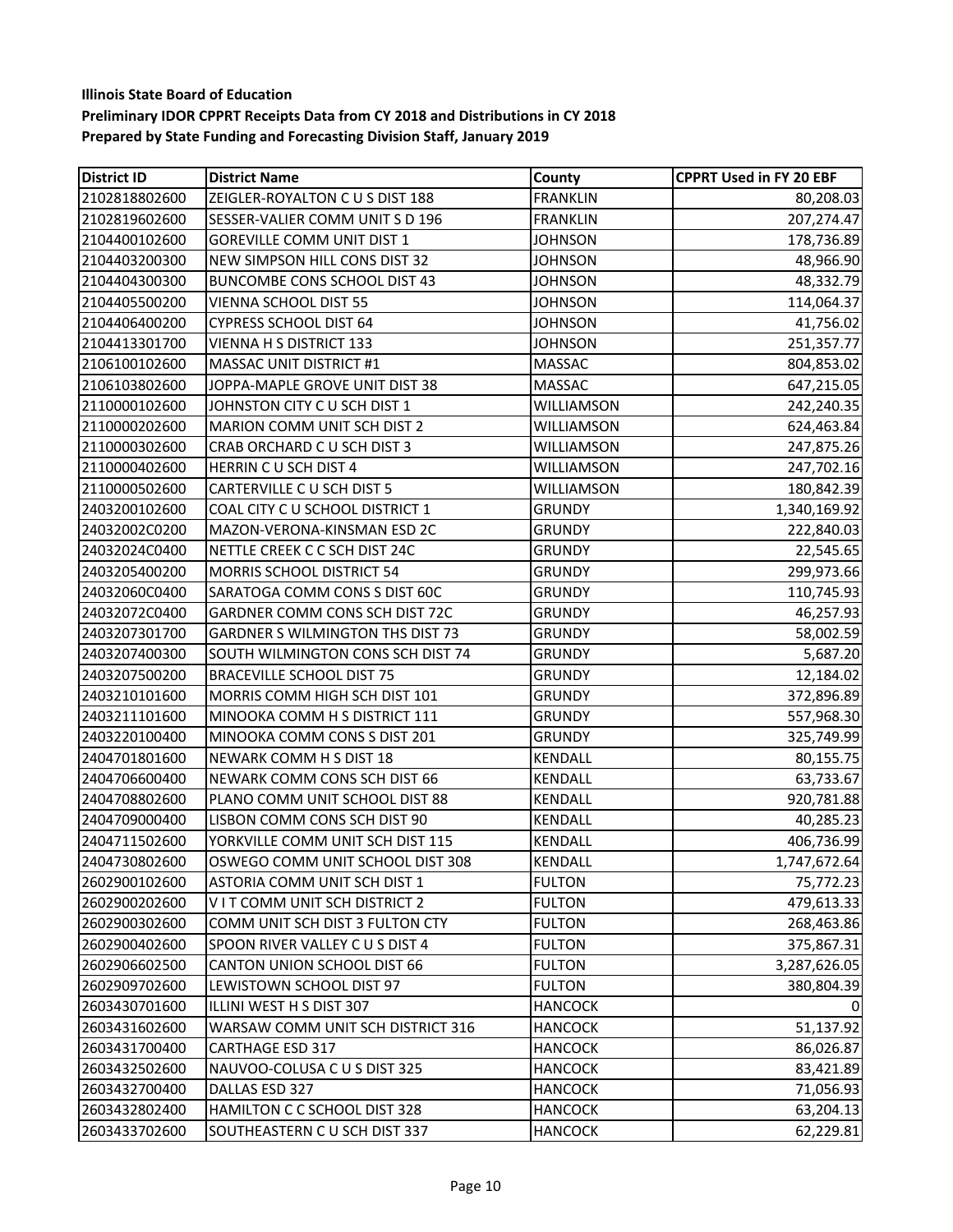| <b>District ID</b> | <b>District Name</b>                   | County           | <b>CPPRT Used in FY 20 EBF</b> |
|--------------------|----------------------------------------|------------------|--------------------------------|
| 2603434700400      | LA HARPE CUSD 347                      | <b>HANCOCK</b>   | 49,219.34                      |
| 2606210302600      | <b>WEST PRAIRIE</b>                    | <b>MCDONOUGH</b> | 97,878.50                      |
| 2606217002600      | <b>BUSHNELL PRAIRIE CITY CUS D 170</b> | <b>MCDONOUGH</b> | 122,356.54                     |
| 2606218502600      | MACOMB COMM UNIT SCH DIST 185          | <b>MCDONOUGH</b> | 421,860.79                     |
| 2608500502600      | SCHUYLER-INDUSTRY                      | <b>SCHUYLER</b>  | 108,651.85                     |
| 2800601700400      | OHIO COMM CONS SCHOOL DIST 17          | <b>BUREAU</b>    | 27,392.56                      |
| 2800608400400      | MALDEN COMM CONS SCH DIST 84           | <b>BUREAU</b>    | 26,360.55                      |
| 2800609400400      | LADD COMM CONS SCHOOL DIST 94          | <b>BUREAU</b>    | 56,119.47                      |
| 2800609800200      | DALZELL SCHOOL DISTRICT 98             | <b>BUREAU</b>    | 3,974.19                       |
| 2800609900400      | SPRING VALLEY C C SCH DIST 99          | <b>BUREAU</b>    | 74,216.10                      |
| 2800610302200      | DEPUE UNIT SCHOOL DIST 103             | <b>BUREAU</b>    | 76,290.95                      |
| 2800611500200      | PRINCETON ELEM SCHOOL DIST 115         | <b>BUREAU</b>    | 293,298.33                     |
| 2800630302600      | LA MOILLE C U SCHOOL DIST 303          | <b>BUREAU</b>    | 75,396.56                      |
| 2800634002600      | <b>BUREAU VALLEY CUSD 340</b>          | <b>BUREAU</b>    | 408,450.01                     |
| 2800650001500      | PRINCETON HIGH SCH DIST 500            | <b>BUREAU</b>    | 218,214.91                     |
| 2800650201700      | HALL HIGH SCH DIST 502                 | <b>BUREAU</b>    | 126,608.42                     |
| 2800650501600      | OHIO COMMUNITY H S DIST 505            | <b>BUREAU</b>    | 24,961.28                      |
| 2803719000200      | <b>COLONA SCHOOL DISTRICT 190</b>      | <b>HENRY</b>     | 68,144.83                      |
| 2803722302600      | ORION COMM UNIT SCHOOL DIST 223        | <b>HENRY</b>     | 247,315.67                     |
| 2803722402600      | GALVA COMM UNIT SCH DIST 224           | <b>HENRY</b>     | 129,589.06                     |
| 2803722502600      | ALWOOD COMM UNIT SCH DIST 225          | <b>HENRY</b>     | 158,749.35                     |
| 2803722602600      | ANNAWAN COMM UNIT SCH DIST 226         | <b>HENRY</b>     | 153,529.17                     |
| 2803722702600      | CAMBRIDGE C U SCH DIST 227             | <b>HENRY</b>     | 73,982.88                      |
| 2803722802600      | GENESEO COMM UNIT SCH DIST 228         | <b>HENRY</b>     | 437,385.48                     |
| 2803722902600      | KEWANEE COMM UNIT SCH DIST 229         | <b>HENRY</b>     | 431,546.81                     |
| 2803723002600      | WETHERSFIELD C U SCH DIST 230          | <b>HENRY</b>     | 152,117.88                     |
| 2808800102600      | BRADFORD COMM UNIT SCH DIST 1          | <b>STARK</b>     | 57,769.39                      |
| 2808810002600      | STARK COUNTY C U SCH DIST 100          | STARK            | 230,041.90                     |
| 3000200102200      | CAIRO UNIT SCHOOL DISTRICT 1           | ALEXANDER        | 242,506.61                     |
| 3000200502600      | EGYPTIAN COMM UNIT SCH DIST 5          | ALEXANDER        | 142,936.74                     |
| 3003908600300      | DESOTO CONS SCHOOL DISTRICT 86         | <b>JACKSON</b>   | 184,133.18                     |
| 3003909500200      | CARBONDALE ELEM SCH DIST 95            | <b>JACKSON</b>   | 439,026.97                     |
| 3003913000400      | GIANT CITY C C SCHOOL DIST 130         | <b>JACKSON</b>   | 5,978.11                       |
| 3003914000400      | UNITY POINT C C SCHOOL DIST 140        | <b>JACKSON</b>   | 20,610.24                      |
| 3003916501600      | CARBONDALE COMM H S DISTRICT 165       | <b>JACKSON</b>   | 674,204.89                     |
| 3003917602600      | TRICO COMM UNIT SCH DISTRICT 176       | <b>JACKSON</b>   | 1,237,413.84                   |
| 3003918602600      | MURPHYSBORO C U SCH DIST 186           | <b>JACKSON</b>   | 321,643.57                     |
| 3003919602600      | ELVERADO C U SCHOOL DIST 196           | <b>JACKSON</b>   | 69,253.17                      |
| 3007300500200      | TAMAROA SCHOOL DIST 5                  | PERRY            | 16,578.36                      |
| 3007305000200      | PINCKNEYVILLE SCH DIST 50              | PERRY            | 133,829.52                     |
| 3007310101600      | PINCKNEYVILLE COMM H S DIST 101        | PERRY            | 262,483.35                     |
| 3007320400400      | COMMUNITY CONS SCH DIST 204            | PERRY            | 188,302.71                     |
| 3007330002600      | DU QUOIN C U SCHOOL DISTRICT 300       | PERRY            | 366,561.75                     |
| 3007710002600      | CENTURY COMM UNIT SCH DIST 100         | PULASKI          | 114,143.70                     |
| 3007710102600      | MERIDIAN C U SCH DISTRICT 101          | PULASKI          | 105,566.62                     |
| 3009101600400      | LICK CREEK C C SCH DISTRICT 16         | <b>UNION</b>     | 12,370.96                      |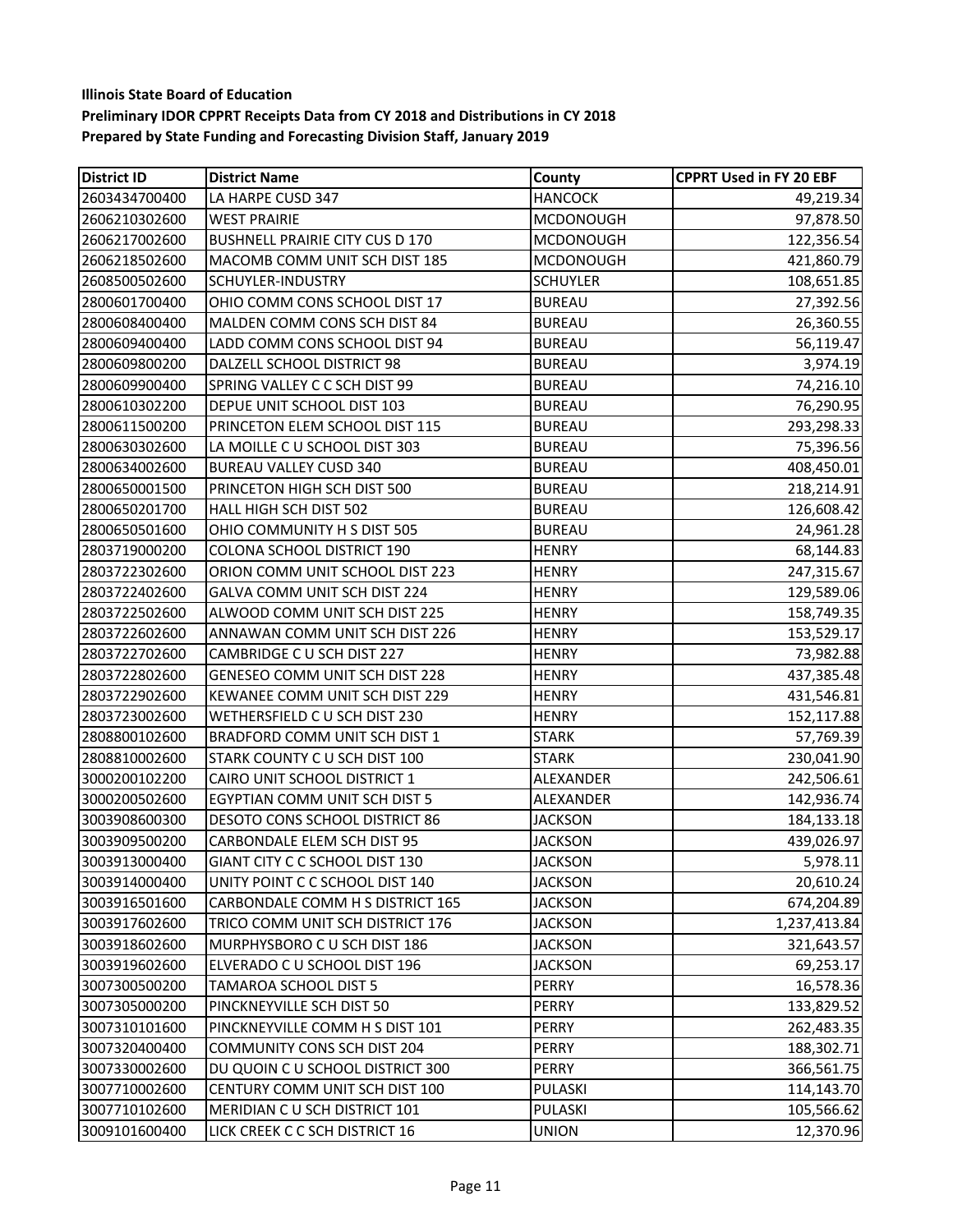| <b>District ID</b> | <b>District Name</b>               | County           | <b>CPPRT Used in FY 20 EBF</b> |
|--------------------|------------------------------------|------------------|--------------------------------|
| 3009101702200      | <b>COBDEN SCH UNIT DIST 17</b>     | <b>UNION</b>     | 65,347.50                      |
| 3009103700400      | ANNA C C SCH DIST 37               | <b>UNION</b>     | 109,335.25                     |
| 3009104300400      | JONESBORO C C SCHOOL DIST 43       | <b>UNION</b>     | 44,371.82                      |
| 3009106602200      | DONGOLA SCH UNIT DIST 66           | <b>UNION</b>     | 34,397.28                      |
| 3009108101600      | ANNA JONESBORO COMM H S DIST 81    | <b>UNION</b>     | 148,138.28                     |
| 3009108402600      | SHAWNEE CU SCH DIST 84             | <b>UNION</b>     | 411,032.73                     |
| 3104504602200      | <b>SCHOOL DISTRICT 46</b>          | <b>KANE</b>      | 3,477,100.95                   |
| 3104510102200      | BATAVIA UNIT SCHOOL DIST 101       | <b>KANE</b>      | 527,205.63                     |
| 3104512902200      | AURORA WEST UNIT SCHOOL DIST 129   | <b>KANE</b>      | 1,949,021.29                   |
| 3104513102200      | AURORA EAST UNIT SCHOOL DIST 131   | <b>KANE</b>      | 3,157,965.46                   |
| 3104530002600      | COMM UNIT SCH DIST 300             | <b>KANE</b>      | 1,550,774.91                   |
| 3104530102600      | CENTRAL COMM UNIT SCH DIST 301     | <b>KANE</b>      | 124,862.96                     |
| 3104530202600      | KANELAND C U SCHOOL DIST 302       | <b>KANE</b>      | 271,183.64                     |
| 3104530302600      | ST CHARLES C U SCHOOL DIST 303     | <b>KANE</b>      | 1,034,980.86                   |
| 3104530402600      | GENEVA COMM UNIT SCH DIST 304      | <b>KANE</b>      | 857,583.15                     |
| 3203800302600      | DONOVAN COMM UNIT SCHOOL DIST 3    | <b>IROQUOIS</b>  | 75,418.22                      |
| 3203800402600      | CENTRAL COMM UNIT SCHOOL DIST 4    | <b>IROQUOIS</b>  | 184,097.72                     |
| 3203800602600      | CISSNA PARK COMM UNIT SCH DIST 6   | <b>IROQUOIS</b>  | 66,105.44                      |
| 3203800902600      | IROQUOIS CO C U SCHOOL DIST 9      | <b>IROQUOIS</b>  | 368,807.30                     |
| 3203801002600      | IROQUOIS WEST CUS DIST 10          | <b>IROQUOIS</b>  | 190,619.17                     |
| 3203812402600      | MILFORD AREA PUBLIC SCHL DIST 124  | <b>IROQUOIS</b>  | 180,946.37                     |
| 3203824902600      | <b>CRESCENT-IROQUOIS</b>           | <b>IROQUOIS</b>  | 39,906.56                      |
| 3204600102600      | MOMENCE COMM UNIT SCH DIST 1       | KANKAKEE         | 190,503.77                     |
| 3204600202600      | HERSCHER COMM UNIT SCH DIST 2      | KANKAKEE         | 1,480,070.71                   |
| 3204600502600      | MANTENO COMM UNIT SCH DIST 5       | KANKAKEE         | 153,122.25                     |
| 3204600602600      | <b>GRANT PARK CU SCHOOL DIST 6</b> | KANKAKEE         | 327,177.50                     |
| 3204605300200      | <b>BOURBONNAIS SCHOOL DIST 53</b>  | KANKAKEE         | 288,926.24                     |
| 3204606100200      | <b>BRADLEY SCHOOL DIST 61</b>      | KANKAKEE         | 370,190.33                     |
| 3204611102500      | KANKAKEE SCHOOL DIST 111           | KANKAKEE         | 1,754,347.98                   |
| 3204625600400      | ST ANNE C C SCHOOL DIST 256        | KANKAKEE         | 99,643.20                      |
| 3204625800400      | ST GEORGE C C SCHOOL DIST 258      | KANKAKEE         | 7,786.70                       |
| 3204625900400      | PEMBROKE C C SCHOOL DISTRICT 259   | KANKAKEE         | 39,717.24                      |
| 3204630201600      | ST ANNE COMM H S DIST 302          | <b>KANKAKEE</b>  | 109,815.50                     |
| 3204630701600      | BRADLEY BOURBONNAIS C HS D 307     | KANKAKEE         | 561,581.26                     |
| 3303623502600      | <b>WEST CENTRAL</b>                | <b>HENDERSON</b> | 212,785.55                     |
| 3304820202600      | KNOXVILLE C U SCHOOL DIST 202      | <b>KNOX</b>      | 191,472.68                     |
| 3304820502600      | GALESBURG C U SCHOOL DIST 205      | KNOX             | 1,463,509.19                   |
| 3304820802600      | ROW V A COMM UNIT SCH DIST 208     | <b>KNOX</b>      | 336,385.69                     |
| 3304821002600      | WILLIAMSFIELD CUS DIST 210         | <b>KNOX</b>      | 66,247.89                      |
| 3304827602600      | ABINGDON - AVON CUSD 276           | <b>KNOX</b>      | 127,568.30                     |
| 3306640402600      | MERCER COUNTY SD 404               | MERCER           | 752,960.77                     |
| 3309423802600      | MONMOUTH-ROSEVILLE                 | WARREN           | 314,191.66                     |
| 3309430402600      | UNITED CUSD 304                    | WARREN           | 400,767.29                     |
| 3404900100200      | WINTHROP HARBOR SCHOOL DIST 1      | LAKE             | 19,858.31                      |
| 3404900300400      | BEACH PARK C C SCHOOL DIST 3       | LAKE             | 92,328.94                      |
| 3404900600200      | ZION ELEMENTARY SCHOOL DISTRICT 6  | LAKE             | 1,187,096.35                   |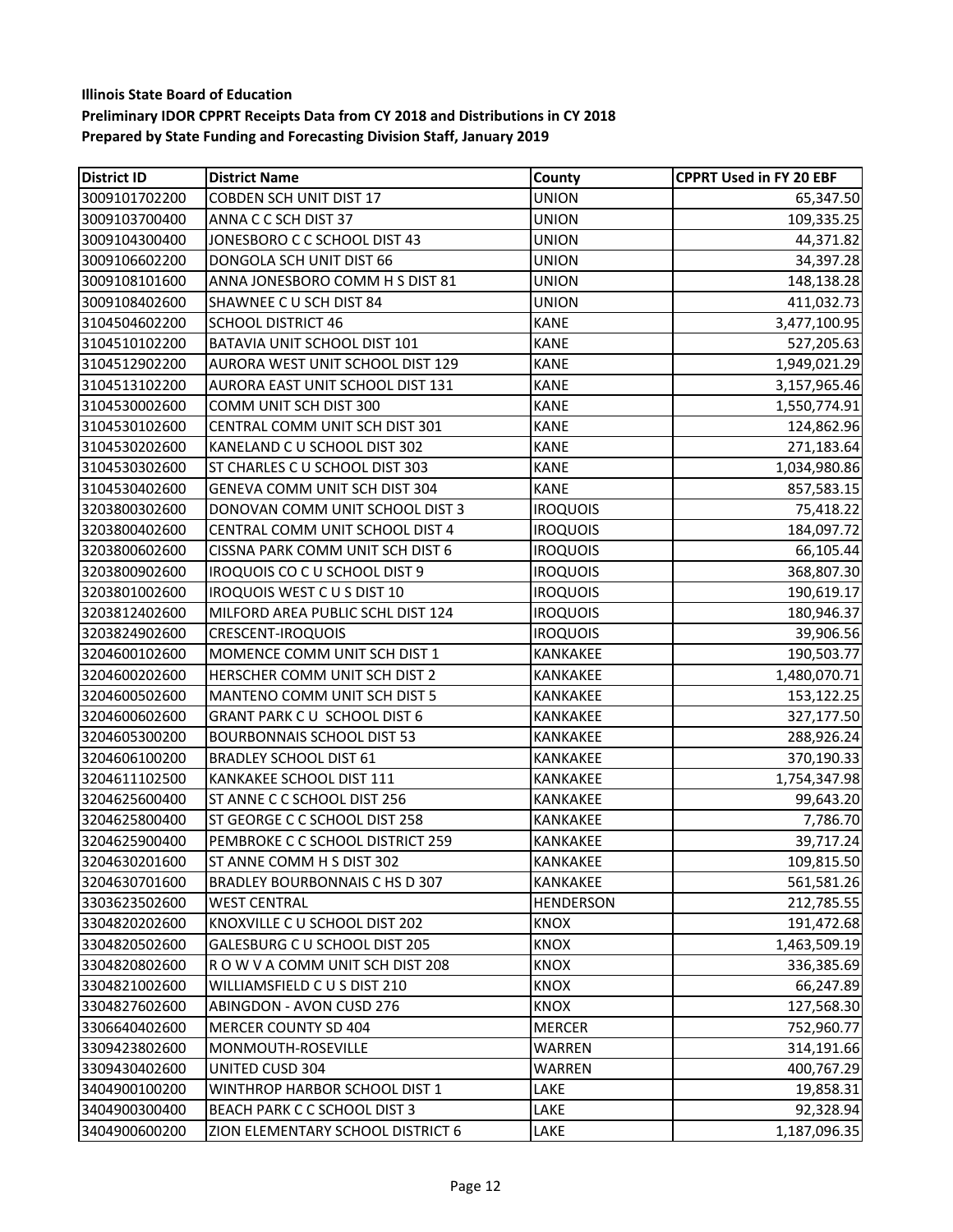| <b>District ID</b> | <b>District Name</b>                    | County  | <b>CPPRT Used in FY 20 EBF</b> |
|--------------------|-----------------------------------------|---------|--------------------------------|
| 3404902400400      | MILLBURN C C SCHOOL DIST 24             | LAKE    | 17,676.48                      |
| 3404903300200      | <b>EMMONS SCHOOL DISTRICT 33</b>        | LAKE    | 12,000.10                      |
| 3404903400400      | ANTIOCH C C SCHOOL DISTRICT 34          | LAKE    | 200,816.10                     |
| 3404903600200      | <b>GRASS LAKE SCHOOL DIST 36</b>        | LAKE    | 11,901.53                      |
| 3404903700200      | GAVIN SCHOOL DIST 37                    | LAKE    | 31,021.75                      |
| 3404903800200      | BIG HOLLOW SCHOOL DIST 38               | LAKE    | 178,596.84                     |
| 3404904100400      | LAKE VILLA C C SCHOOL DIST 41           | LAKE    | 74,978.84                      |
| 3404904600400      | <b>GRAYSLAKE C C SCHOOL DISTRICT 46</b> | LAKE    | 129,089.58                     |
| 3404905000400      | WOODLAND C C SCHOOL DIST 50             | LAKE    | 495,712.04                     |
| 3404905600200      | <b>GURNEE SCHOOL DIST 56</b>            | LAKE    | 486,629.47                     |
| 3404906002600      | WAUKEGAN C U SCHOOL DIST 60             | LAKE    | 6,252,337.88                   |
| 3404906500200      | LAKE BLUFF ELEM SCHOOL DIST 65          | LAKE    | 145,807.98                     |
| 3404906700500      | LAKE FOREST SCHOOL DIST 67              | LAKE    | 188,799.18                     |
| 3404906800200      | OAK GROVE SCHOOL DIST 68                | LAKE    | 213,444.92                     |
| 3404907000200      | LIBERTYVILLE SCHOOL DIST 70             | LAKE    | 464,975.80                     |
| 3404907200200      | RONDOUT SCHOOL DIST 72                  | LAKE    | 35,753.26                      |
| 3404907300400      | HAWTHORN C C SCHOOL DIST 73             | LAKE    | 318,799.97                     |
| 3404907500200      | MUNDELEIN ELEM SCHOOL DIST 75           | LAKE    | 98,545.68                      |
| 3404907600200      | DIAMOND LAKE SCHOOL DIST 76             | LAKE    | 113,123.11                     |
| 3404907900200      | FREMONT SCHOOL DIST 79                  | LAKE    | 91,082.36                      |
| 3404909502600      | LAKE ZURICH C U SCH DIST 95             | LAKE    | 226,531.73                     |
| 3404909600400      | KILDEER COUNTRYSIDE C C S DIST 96       | LAKE    | 140,392.45                     |
| 3404910200400      | APTAKISIC-TRIPP C C S DIST 102          | LAKE    | 79,367.76                      |
| 3404910300200      | LINCOLNSHIRE-PRAIRIEVIEW S D 103        | LAKE    | 98,721.18                      |
| 3404910600200      | <b>BANNOCKBURN SCHOOL DIST 106</b>      | LAKE    | 25,699.38                      |
| 3404910900200      | DEERFIELD SCHOOL DIST 109               | LAKE    | 454,145.36                     |
| 3404911200200      | NORTH SHORE SD 112                      | LAKE    | 626,692.56                     |
| 3404911301700      | TOWNSHIP HIGH SCHOOL DIST 113           | LAKE    | 827,626.47                     |
| 3404911400200      | FOX LAKE GRADE SCHOOL DIST 114          | LAKE    | 92,207.52                      |
| 3404911501600      | LAKE FOREST COMM H S DISTRICT 115       | LAKE    | 300,135.95                     |
| 3404911602600      | ROUND LAKE AREA SCHS - DIST 116         | LAKE    | 211,954.29                     |
| 3404911701600      | ANTIOCH COMM HIGH SCH DIST 117          | LAKE    | 223,487.98                     |
| 3404911802600      | WAUCONDA COMM UNIT S DIST 118           | LAKE    | 196,427.19                     |
| 3404912001300      | MUNDELEIN CONS HIGH SCH DIST 120        | LAKE    | 301,628.98                     |
| 3404912101700      | WARREN TWP HIGH SCH DIST 121            | LAKE    | 721,689.60                     |
| 3404912401600      | <b>GRANT COMM H S DISTRICT 124</b>      | LAKE    | 263,537.00                     |
| 3404912501300      | ADLAI E STEVENSON DIST 125              | LAKE    | 264,522.13                     |
| 3404912601700      | ZION-BENTON TWP H S DIST 126            | LAKE    | 1,196,263.67                   |
| 3404912701600      | GRAYSLAKE COMM HIGH SCH DIST 127        | LAKE    | 133,720.12                     |
| 3404912801600      | LIBERTYVILLE COMM H SCH DIST 128        | LAKE    | 816,329.01                     |
| 3404918702600      | NORTH CHICAGO SCHOOL DIST 187           | LAKE    | 1,264,163.86                   |
| 3404922002600      | BARRINGTON C U SCHOOL DIST 220          | LAKE    | 769,735.41                     |
| 3505000102600      | LELAND COMM UNIT SCH DIST 1             | LASALLE | 83,100.93                      |
| 3505000202600      | <b>COMMUNITY UNIT SCH DIST 2</b>        | LASALLE | 1,006,039.99                   |
| 3505000902600      | EARLVILLE COMM UNIT SCH DIST 9          | LASALLE | 140,170.08                     |
| 3505001750400      | DIMMICK CONSOLIDATED UNIT 175           | LASALLE | 222,393.05                     |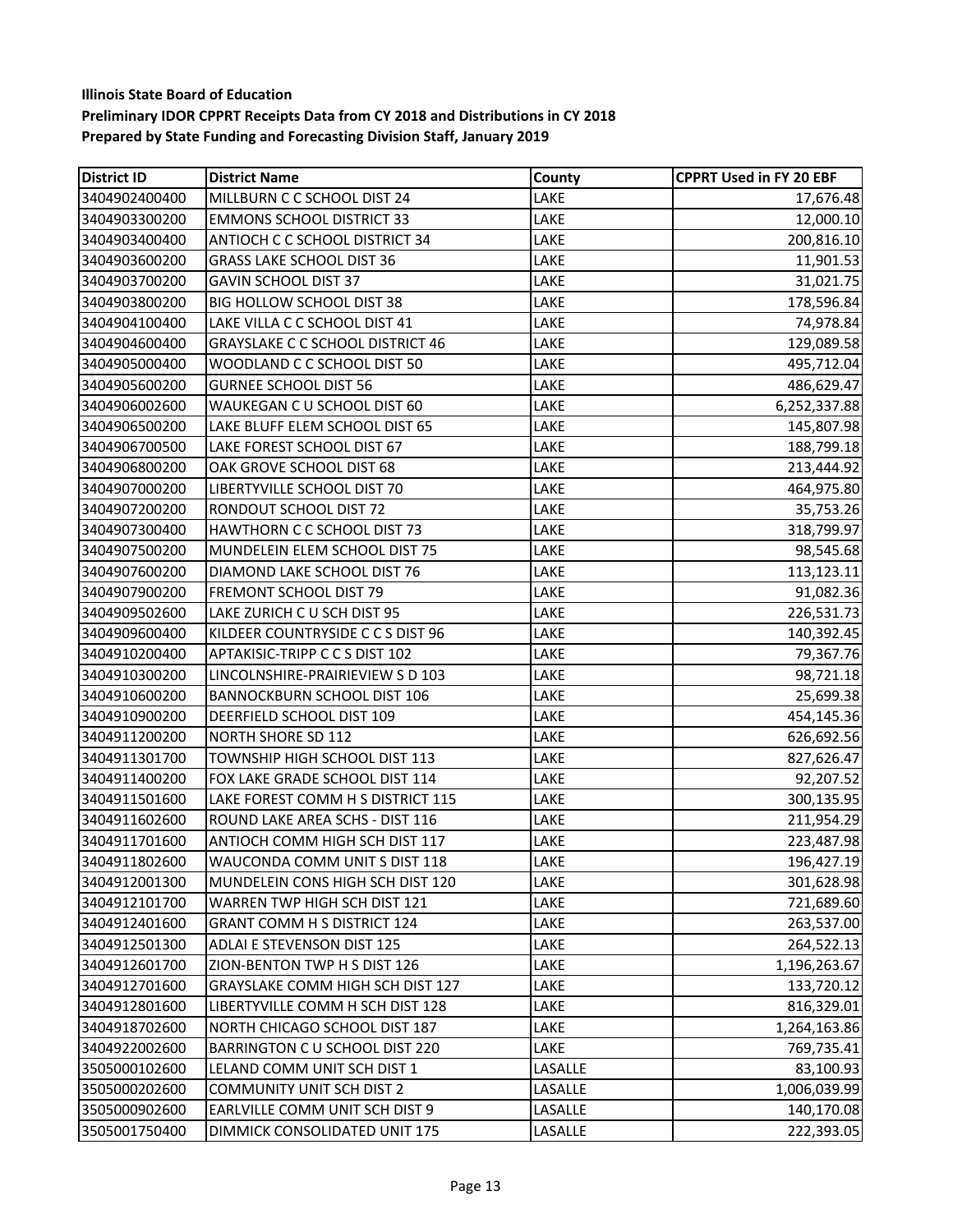| <b>District ID</b> | <b>District Name</b>                  | County          | <b>CPPRT Used in FY 20 EBF</b> |
|--------------------|---------------------------------------|-----------------|--------------------------------|
| 3505004001700      | STREATOR TWP H S DIST 40              | LASALLE         | 487,784.71                     |
| 3505004400200      | STREATOR ELEM SCHOOL DIST 44          | LASALLE         | 555,506.98                     |
| 3505006500400      | Allen Otter Creek CCSD 65             | LASALLE         | 59,614.02                      |
| 3505007900400      | TONICA COMM CONS SCH DIST 79          | LASALLE         | 38,627.52                      |
| 3505008200400      | DEER PARK C C SCHOOL DIST 82          | LASALLE         | 28,493.71                      |
| 3505009500400      | <b>GRAND RIDGE C C SCHOOL DIST 95</b> | LASALLE         | 44,742.68                      |
| 3505012001700      | LA SALLE-PERU TWP H S D 120           | LASALLE         | 1,209,691.27                   |
| 3505012200200      | LASALLE ELEM SCHOOL DIST 122          | LASALLE         | 236,476.22                     |
| 3505012400200      | PERU ELEM SCHOOL DISTRICT 124         | LASALLE         | 413,302.93                     |
| 3505012500200      | OGLESBY ELEM SCH DIST 125             | LASALLE         | 245,508.89                     |
| 3505014001700      | OTTAWA TWP H S DIST 140               | LASALLE         | 1,288,705.01                   |
| 3505014100200      | OTTAWA ELEM SCHOOL DIST 141           | LASALLE         | 1,324,886.83                   |
| 3505015000200      | MARSEILLES ELEM SCHOOL DIST 150       | LASALLE         | 248,259.33                     |
| 3505016001700      | SENECA TWP H S DIST 160               | LASALLE         | 518,594.89                     |
| 3505017000400      | SENECA COMM CONS SCH DIST 170         | LASALLE         | 434,042.40                     |
| 3505018500400      | WALTHAM C C SCHOOL DIST 185           | LASALLE         | 96,569.40                      |
| 3505019500400      | WALLACE C C SCHOOL DIST 195           | LASALLE         | 58,301.92                      |
| 3505021000400      | MILLER TWP CC SCH DIST 210            | LASALLE         | 23,816.28                      |
| 3505023000400      | RUTLAND C C SCHOOL DIST 230           | LASALLE         | 213,044.01                     |
| 3505028001700      | MENDOTA TWP H S DIST 280              | LASALLE         | 468,357.34                     |
| 3505028900400      | MENDOTA C C SCHOOL DIST 289           | LASALLE         | 587,296.88                     |
| 3505042502600      | LOSTANT COMM UNIT SCH DIST 425        | LASALLE         | 46,575.89                      |
| 3505900502600      | HENRY-SENACHWINE CUSD 5               | MARSHALL        | 525,110.93                     |
| 3505900702600      | MIDLAND COMMUNITY UNIT DIST 7         | MARSHALL        | 122,372.77                     |
| 3507853502600      | PUTNAM CO C U SCHOOL DIST 535         | <b>PUTNAM</b>   | 2,471,074.65                   |
| 3905500102600      | ARGENTA-OREANA COMM UNIT SCH D 1      | <b>MACON</b>    | 130,442.57                     |
| 3905500202600      | MAROA FORSYTH C U SCH DIST 2          | <b>MACON</b>    | 89,326.07                      |
| 3905500302600      | MT ZION COMM UNIT SCH DIST 3          | <b>MACON</b>    | 214,339.28                     |
| 3905500902600      | <b>SANGAMON VALLEY CUSD 9</b>         | <b>MACON</b>    | 427,125.45                     |
| 3905501102600      | WARRENSBURG-LATHAM C U DIST 11        | <b>MACON</b>    | 135,586.41                     |
| 3905501502600      | MERIDIAN COMM UNIT SCH DIST 15        | <b>MACON</b>    | 181,838.94                     |
| 3905506102500      | <b>DECATUR SCHOOL DISTRICT 61</b>     | <b>MACON</b>    | 3,423,588.72                   |
| 3907400502600      | <b>BEMENT COMM UNIT SCHOOL DIST 5</b> | <b>PIATT</b>    | 70,787.67                      |
| 3907402502600      | MONTICELLO C U SCHOOL DIST 25         | <b>PIATT</b>    | 6,145,145.99                   |
| 3907405702600      | DELAND-WELDON C U SCH DIST 57         | <b>PIATT</b>    | 64,524.06                      |
| 3907410002600      | CERRO GORDO C U SCHOOL DIST 100       | <b>PIATT</b>    | 74,443.90                      |
| 4000704002600      | CALHOUN COMM UNIT SCH DIST 40         | CALHOUN         | 45,176.05                      |
| 4000704202600      | BRUSSELS COMM UNIT SCHOOL DIST 42     | CALHOUN         | 19,117.22                      |
| 4003100102600      | CARROLLTON C U SCHOOL DIST 1          | <b>GREENE</b>   | 98,054.62                      |
| 4003100302600      | NORTH GREENE UNIT SCHOOL DIST 3       | <b>GREENE</b>   | 145,881.91                     |
| 4003101002600      | GREENFIELD C U SCHOOL DIST 10         | <b>GREENE</b>   | 49,252.41                      |
| 4004210002600      | JERSEY C U SCH DIST 100               | <b>JERSEY</b>   | 523,280.12                     |
| 4005600102600      | CARLINVILLE C U SCHOOL DIST 1         | <b>MACOUPIN</b> | 351,745.70                     |
| 4005600202600      | NORTHWESTERN CU SCH DIST 2            | <b>MACOUPIN</b> | 62,742.52                      |
| 4005600502600      | MOUNT OLIVE C U SCHOOL DIST 5         | <b>MACOUPIN</b> | 122,537.46                     |
| 4005600602600      | STAUNTON COMM UNIT SCH DIST 6         | <b>MACOUPIN</b> | 187,610.89                     |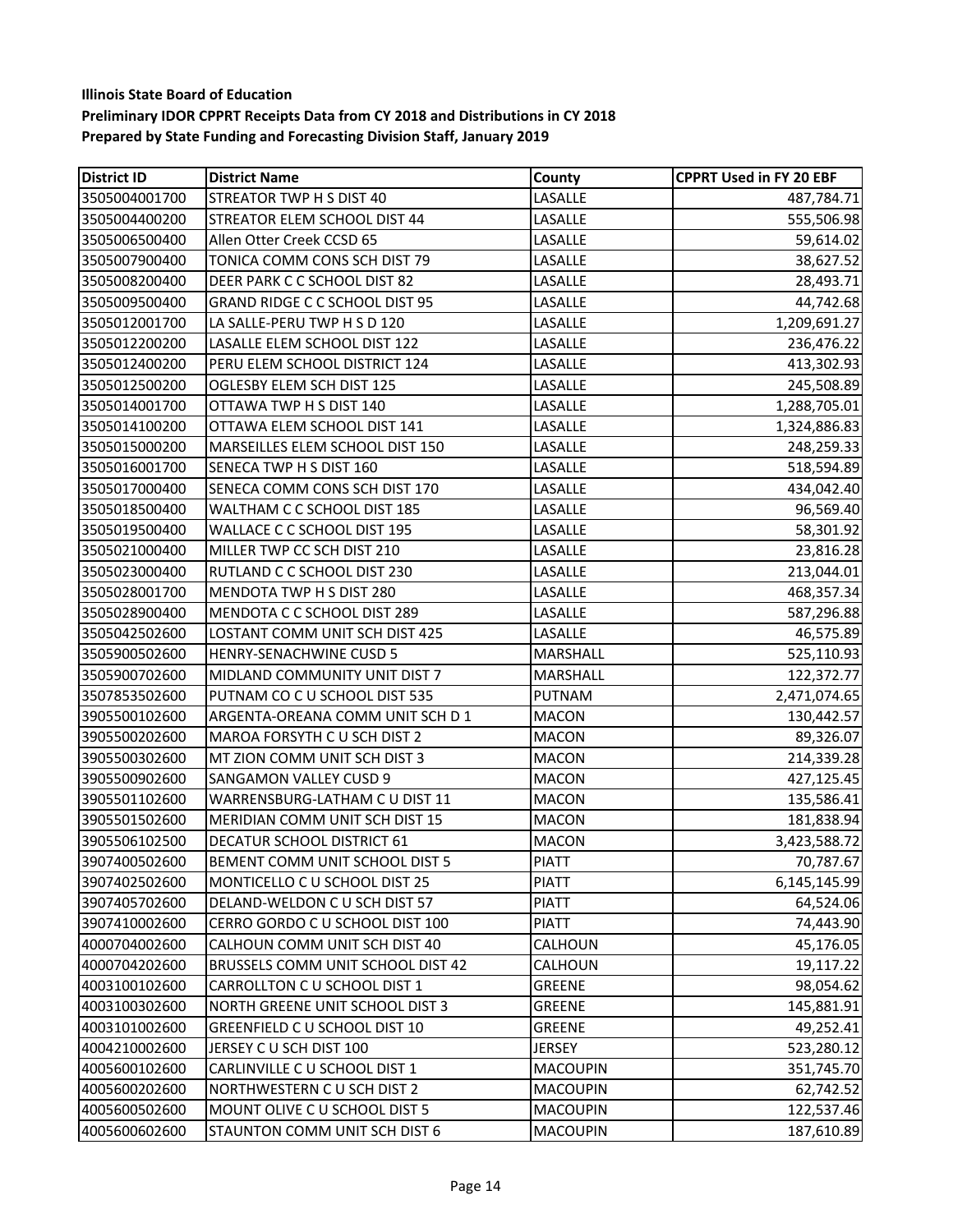| <b>District ID</b> | <b>District Name</b>                  | County          | <b>CPPRT Used in FY 20 EBF</b> |
|--------------------|---------------------------------------|-----------------|--------------------------------|
| 4005600702600      | GILLESPIE COMM UNIT SCH DIST 7        | <b>MACOUPIN</b> | 131,282.84                     |
| 4005600802600      | BUNKER HILL C U SCHOOL DIST 8         | <b>MACOUPIN</b> | 63,656.74                      |
| 4005600902600      | SOUTHWESTERN C U SCH DIST 9           | <b>MACOUPIN</b> | 87,121.98                      |
| 4005603402600      | <b>NORTH MAC CUSD 34</b>              | <b>MACOUPIN</b> | 175,490.58                     |
| 4105700102600      | ROXANA COMM UNIT SCHOOL DIST 1        | <b>MADISON</b>  | 1,118,644.39                   |
| 4105700202600      | TRIAD COMM UNIT SCHOOL DIST 2         | <b>MADISON</b>  | 256,674.73                     |
| 4105700302600      | VENICE COMM UNIT SCHOOL DIST 3        | <b>MADISON</b>  | 994,547.17                     |
| 4105700502600      | HIGHLAND COMM UNIT SCH DIST 5         | <b>MADISON</b>  | 489,077.57                     |
| 4105700702600      | EDWARDSVILLE C U SCHOOL DIST 7        | <b>MADISON</b>  | 988,044.95                     |
| 4105700802600      | BETHALTO C U SCHOOL DIST 8            | <b>MADISON</b>  | 276,382.18                     |
| 4105700902600      | <b>GRANITE CITY C U SCHOOL DIST 9</b> | <b>MADISON</b>  | 7,417,980.72                   |
| 4105701002600      | COLLINSVILLE C U SCH DIST 10          | <b>MADISON</b>  | 998,066.36                     |
| 4105701102600      | ALTON COMM UNIT SCHOOL DIST 11        | <b>MADISON</b>  | 4,573,558.99                   |
| 4105701202600      | MADISON COMM UNIT SCH DIST 12         | <b>MADISON</b>  | 823,929.36                     |
| 4105701300200      | <b>EAST ALTON SCHOOL DISTRICT 13</b>  | <b>MADISON</b>  | 670,707.95                     |
| 4105701401600      | EAST ALTON-WOOD RIVER C H S D 14      | <b>MADISON</b>  | 965,625.52                     |
| 4105701500300      | WOOD RIVER-HARTFORD ELEM S D 15       | <b>MADISON</b>  | 887,053.57                     |
| 4406300200300      | NIPPERSINK SCHOOL DISTRICT 2          | <b>MCHENRY</b>  | 108,830.36                     |
| 4406300300300      | FOX RIVER GROVE CONS S D 3            | <b>MCHENRY</b>  | 43,622.91                      |
| 4406301202600      | JOHNSBURG C U SCHOOL DIST 12          | <b>MCHENRY</b>  | 180,644.64                     |
| 4406301500400      | MCHENRY C C SCHOOL DIST 15            | <b>MCHENRY</b>  | 293,874.74                     |
| 4406301800400      | RILEY C C SCHOOL DIST 18              | <b>MCHENRY</b>  | 26,698.34                      |
| 4406301902400      | ALDEN HEBRON SCHOOL DIST 19           | <b>MCHENRY</b>  | 104,683.07                     |
| 4406302600400      | CARY C C SCHOOL DIST 26               | <b>MCHENRY</b>  | 276,489.78                     |
| 4406303600200      | HARRISON SCHOOL DISTRICT 36           | <b>MCHENRY</b>  | 25,323.13                      |
| 4406304600300      | PRAIRIE GROVE C SCH DIST 46           | <b>MCHENRY</b>  | 170,941.77                     |
| 4406304700400      | CRYSTAL LAKE C C SCH DIST 47          | <b>MCHENRY</b>  | 783,180.72                     |
| 4406305002600      | HARVARD C U SCHOOL DIST 50            | <b>MCHENRY</b>  | 578,883.89                     |
| 4406315401600      | MARENGO COMM HS DIST 154              | <b>MCHENRY</b>  | 411,743.80                     |
| 4406315501600      | COMMUNITY HIGH SCHOOL DIST 155        | <b>MCHENRY</b>  | 1,173,709.62                   |
| 4406315601600      | MCHENRY COMM H S DIST 156             | <b>MCHENRY</b>  | 308,350.59                     |
| 4406315701600      | RICHMOND-BURTON COMM H SC D 157       | <b>MCHENRY</b>  | 128,370.11                     |
| 4406315802200      | HUNTLEY CONS SCHOOL DIST 158          | <b>MCHENRY</b>  | 436,438.82                     |
| 4406316500300      | MARENGO-UNION ELEM CONS DIST 165      | <b>MCHENRY</b>  | 549,180.26                     |
| 4406320002600      | WOODSTOCK C U SCHOOL DIST 200         | <b>MCHENRY</b>  | 747,407.62                     |
| 4506700302600      | VALMEYER COMM UNIT SCH DIST 3         | <b>MONROE</b>   | 231,250.02                     |
| 4506700402600      | COLUMBIA COMM UNIT SCH DIST 4         | <b>MONROE</b>   | 221,959.49                     |
| 4506700502600      | WATERLOO COMM UNIT SCH DIST 5         | <b>MONROE</b>   | 281,646.83                     |
| 4507900102200      | COULTERVILLE UNIT SCHOOL DIST 1       | RANDOLPH        | 22,650.22                      |
| 4507912201900      | CHESTER N H SCHOOL DIST 122           | <b>RANDOLPH</b> | 28,356.06                      |
| 4507913202600      | RED BUD C U SCHOOL DIST 132           | RANDOLPH        | 2,046,059.53                   |
| 4507913400400      | PRAIRIE DU ROCHER C C S D 134         | RANDOLPH        | 48,258.86                      |
| 4507913802600      | STEELEVILLE C U SCH DIST 138          | RANDOLPH        | 64,260.79                      |
| 4507913902600      | CHESTER COMM UNIT SCH DIST 139        | RANDOLPH        | 178,125.01                     |
| 4507914002600      | SPARTA C U SCHOOL DIST 140            | RANDOLPH        | 497,693.73                     |
| 4705217002200      | DIXON UNIT SCHOOL DIST 170            | <b>LEE</b>      | 1,804,767.03                   |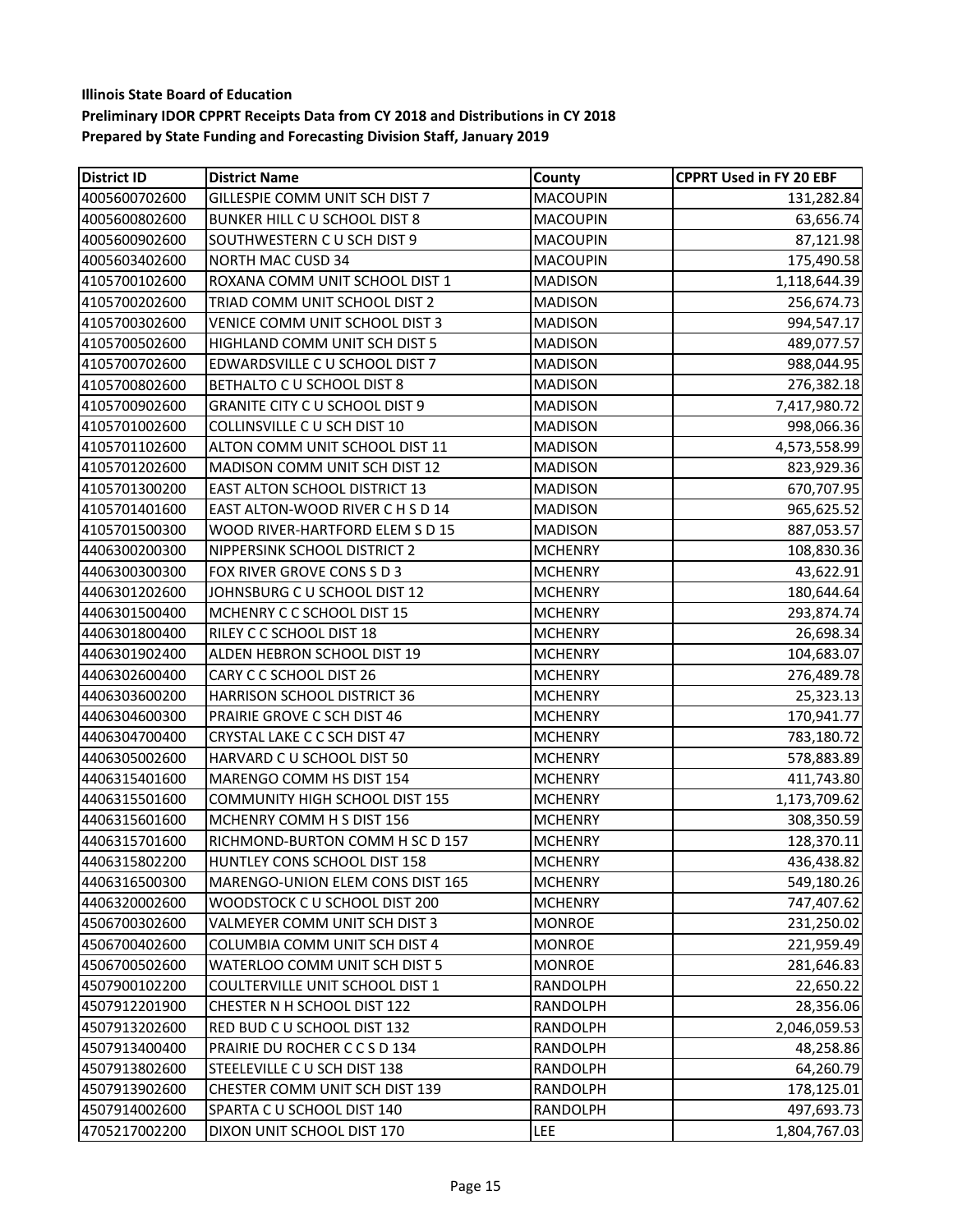| <b>District ID</b> | <b>District Name</b>                 | County             | <b>CPPRT Used in FY 20 EBF</b> |
|--------------------|--------------------------------------|--------------------|--------------------------------|
| 4705222000200      | STEWARD ELEM SCHOOL DIST 220         | LEE                | 27,604.13                      |
| 4705227102600      | LEE CENTER C U SCHOOL DIST 271       | LEE                | 60,415.84                      |
| 4705227202600      | AMBOY COMM UNIT SCHOOL DIST 272      | <b>LEE</b>         | 206,675.82                     |
| 4705227502600      | <b>ASHTON COMM UNIT SCH DIST 275</b> | LEE                | 155,244.58                     |
| 4707114400300      | KINGS CONSOLIDATED SCH DIST 144      | OGLE               | 31,262.77                      |
| 4707116100400      | CRESTON COMM CONS SCHOOL DIST 161    | <b>OGLE</b>        | 12,524.83                      |
| 4707121201700      | ROCHELLE TWP HIGH SCH DIST 212       | OGLE               | 658,339.40                     |
| 4707122002600      | OREGON C U SCHOOL DIST-220           | <b>OGLE</b>        | 692,413.31                     |
| 4707122102600      | FORRESTVILLE VALLEY C U S D 221      | OGLE               | 177,199.98                     |
| 4707122202600      | POLO COMM UNIT SCHOOL DIST 222       | <b>OGLE</b>        | 155,176.07                     |
| 4707122302600      | MERIDIAN CU SCH DIST 223             | <b>OGLE</b>        | 219,593.13                     |
| 4707122602600      | BYRON COMM UNIT SCHOOL DIST 226      | <b>OGLE</b>        | 238,056.99                     |
| 4707123100400      | ROCHELLE COMM CONS DIST 231          | OGLE               | 655,081.67                     |
| 4707126900400      | <b>ESWOOD C C DISTRICT 269</b>       | <b>OGLE</b>        | 33,911.63                      |
| 4709800102600      | ERIE COMM UNIT SCH DIST 1            | <b>WHITESIDE</b>   | 3,213,983.97                   |
| 4709800202600      | RIVER BEND COMM UNIT DIST 2          | <b>WHITESIDE</b>   | 238,144.75                     |
| 4709800302600      | PROPHETSTOWN-LYNDON-TAMPICO CUSD3    | WHITESIDE          | 257,448.89                     |
| 4709800502600      | <b>STERLING C U DIST 5</b>           | <b>WHITESIDE</b>   | 2,260,951.17                   |
| 4709800602600      | MORRISON COMM UNIT SCH DIST 6        | WHITESIDE          | 301,285.77                     |
| 4709801300200      | ROCK FALLS ELEMENTARY SCH DIST 13    | <b>WHITESIDE</b>   | 191,544.20                     |
| 4709802000200      | EAST COLOMA - NELSON CESD 20         | <b>WHITESIDE</b>   | 147,207.25                     |
| 4709814500400      | MONTMORENCY C C SCH DIST 145         | <b>WHITESIDE</b>   | 70,345.90                      |
| 4709830101700      | ROCK FALLS TWP H S DIST 301          | WHITESIDE          | 315,995.43                     |
| 4807206200200      | PLEASANT VALLEY SCH DIST 62          | <b>PEORIA</b>      | 45,530.06                      |
| 4807206300200      | NORWOOD ELEM SCHOOL DIST 63          | <b>PEORIA</b>      | 74,572.52                      |
| 4807206600200      | <b>BARTONVILLE SCHOOL DIST 66</b>    | <b>PEORIA</b>      | 286,241.92                     |
| 4807206800200      | OAK GROVE SCHOOL DIST 68             | <b>PEORIA</b>      | 69,448.51                      |
| 4807206900200      | PLEASANT HILL SCHOOL DIST 69         | <b>PEORIA</b>      | 45,917.13                      |
| 4807207000200      | MONROE SCHOOL DIST 70                | <b>PEORIA</b>      | 65,550.65                      |
| 4807215002500      | PEORIA SCHOOL DISTRICT 150           | <b>PEORIA</b>      | 10,954,901.12                  |
| 4807226502600      | FARMINGTON CENTRAL CUSD 265          | <b>PEORIA</b>      | 205,364.31                     |
| 4807230902600      | BRIMFIELD C U SCHOOL DIST 309        | <b>PEORIA</b>      | 96,152.27                      |
| 4807231001600      | LIMESTONE COMM HIGH SCH DIST 310     | <b>PEORIA</b>      | 1,703,092.26                   |
| 4807231600400      | LIMESTONE WALTERS C C S DIST 316     | <b>PEORIA</b>      | 26,676.71                      |
| 4807232102600      | IL VALLEY CENTRAL UNIT DIST 321      | <b>PEORIA</b>      | 934,508.20                     |
| 4807232202600      | ELMWOOD C U SCHOOL DISTRICT 322      | <b>PEORIA</b>      | 163,385.29                     |
| 4807232302600      | DUNLAP C U SCHOOL DIST 323           | <b>PEORIA</b>      | 703,472.16                     |
| 4807232502600      | PEORIA HGHTS C U SCH DIST 325        | <b>PEORIA</b>      | 660,288.63                     |
| 4807232602600      | PRINCEVILLE C U SCH DIST 326         | <b>PEORIA</b>      | 251,250.79                     |
| 4807232702600      | ILLINI BLUFFS CU SCH DIST 327        | <b>PEORIA</b>      | 1,156,236.89                   |
| 4807232800300      | HOLLIS CONS SCHOOL DIST 328          | <b>PEORIA</b>      | 724,906.45                     |
| 4908102900200      | <b>HAMPTON SCHOOL DISTRICT 29</b>    | <b>ROCK ISLAND</b> | 25,877.90                      |
| 4908103001700      | UNITED TWP HS DISTRICT 30            | <b>ROCK ISLAND</b> | 1,997,938.30                   |
| 4908103400200      | SILVIS SCHOOL DISTRICT 34            | ROCK ISLAND        | 349,651.62                     |
| 4908103600200      | CARBON CLIFF-BARSTOW SCH DIST 36     | <b>ROCK ISLAND</b> | 75,717.54                      |
| 4908103700200      | EAST MOLINE SCHOOL DISTRICT 37       | <b>ROCK ISLAND</b> | 2,044,706.54                   |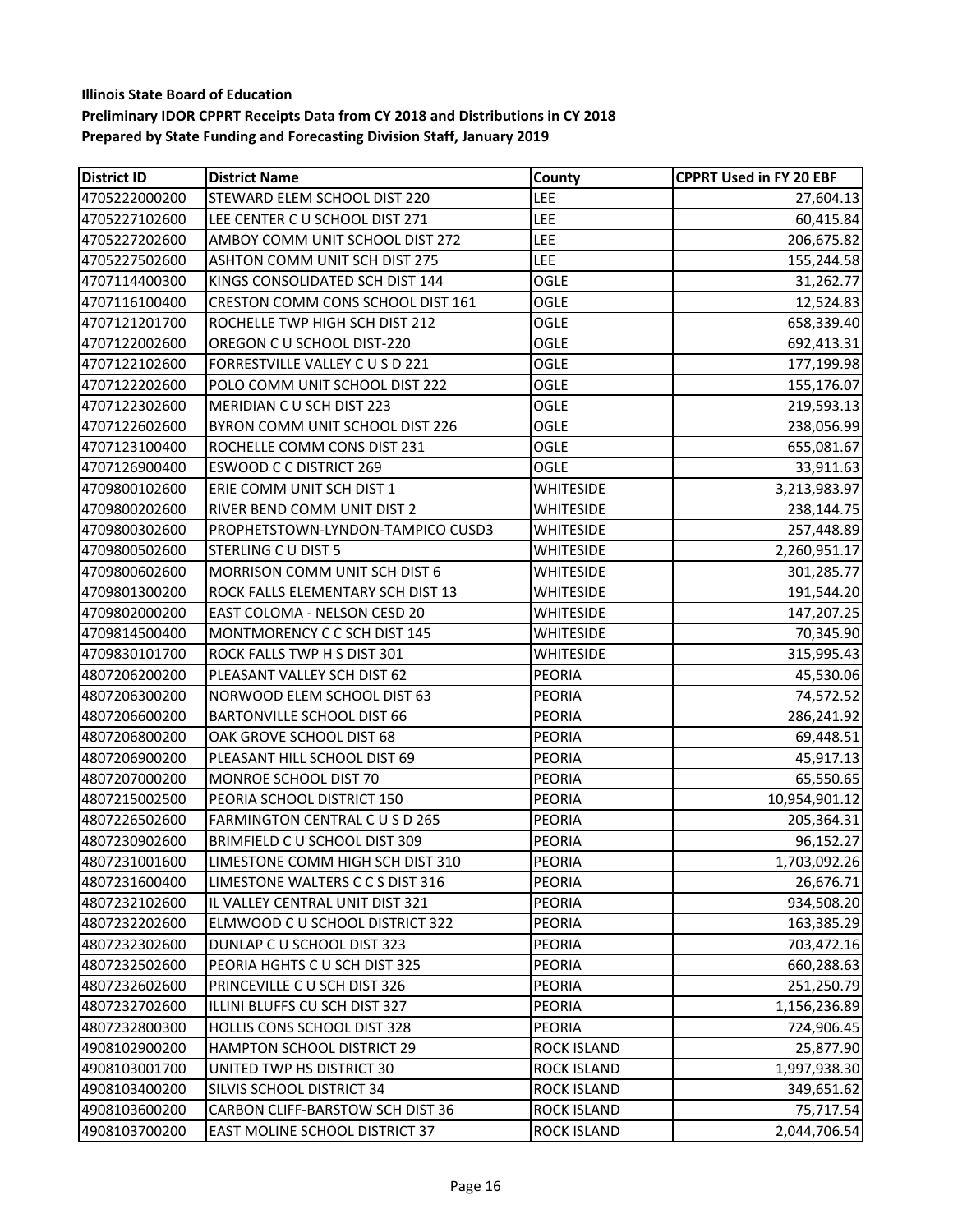| <b>District ID</b> | <b>District Name</b>              | County             | <b>CPPRT Used in FY 20 EBF</b> |
|--------------------|-----------------------------------|--------------------|--------------------------------|
| 4908104002200      | MOLINE UNIT SCHOOL DISTRICT 40    | <b>ROCK ISLAND</b> | 4,416,802.15                   |
| 4908104102500      | ROCK ISLAND SCHOOL DISTRICT 41    | <b>ROCK ISLAND</b> | 4,323,718.27                   |
| 4908110002600      | RIVERDALE C U SCHOOL DIST 100     | <b>ROCK ISLAND</b> | 273,113.63                     |
| 4908120002600      | SHERRARD COMM UNIT SCH DIST 200   | <b>ROCK ISLAND</b> | 174,628.04                     |
| 4908130002600      | ROCKRIDGE C U SCHOOL DIST 300     | <b>ROCK ISLAND</b> | 314,194.68                     |
| 5008200902600      | LEBANON COMM UNIT SCH DIST 9      | <b>ST CLAIR</b>    | 83,243.38                      |
| 5008201902600      | <b>MASCOUTAH C U DISTRICT 19</b>  | <b>ST CLAIR</b>    | 124,362.87                     |
| 5008203000300      | ST LIBORY CONS SCH DIST 30        | <b>ST CLAIR</b>    | 6,886.91                       |
| 5008204002600      | MARISSA C U SCH DIST 40           | <b>ST CLAIR</b>    | 181,029.31                     |
| 5008206002600      | NEW ATHENS C U SCHOOL DIST 60     | <b>ST CLAIR</b>    | 209,056.00                     |
| 5008207000400      | FREEBURG C C SCHOOL DIST 70       | <b>ST CLAIR</b>    | 196,292.55                     |
| 5008207701600      | FREEBURG COMM H S DIST 77         | <b>ST CLAIR</b>    | 208,778.30                     |
| 5008208500200      | SHILOH VILLAGE SCHOOL DIST 85     | <b>ST CLAIR</b>    | 14,187.94                      |
| 5008209000400      | O FALLON C C SCHOOL DIST 90       | <b>ST CLAIR</b>    | 133,733.95                     |
| 5008210400200      | CENTRAL SCHOOL DIST 104           | <b>ST CLAIR</b>    | 32,047.75                      |
| 5008210500200      | PONTIAC-W HOLLIDAY SCH DIST 105   | <b>ST CLAIR</b>    | 246,629.27                     |
| 5008211000400      | GRANT COMM CONS SCH DIST 110      | <b>ST CLAIR</b>    | 64,787.92                      |
| 5008211300200      | WOLF BRANCH SCH DIST 113          | <b>ST CLAIR</b>    | 24,585.02                      |
| 5008211500200      | WHITESIDE SCHOOL DIST 115         | <b>ST CLAIR</b>    | 72,045.08                      |
| 5008211600200      | HIGH MOUNT SCHOOL DIST 116        | <b>ST CLAIR</b>    | 43,584.44                      |
| 5008211800200      | BELLEVILLE SCHOOL DIST 118        | <b>ST CLAIR</b>    | 878,240.27                     |
| 5008211900200      | BELLE VALLEY SCHOOL DIST 119      | <b>ST CLAIR</b>    | 109,673.05                     |
| 5008213000400      | SMITHTON C C SCHOOL DIST 130      | <b>ST CLAIR</b>    | 16,753.86                      |
| 5008216000400      | MILLSTADT C C SCH DIST 160        | <b>ST CLAIR</b>    | 61,257.91                      |
| 5008217500200      | HARMONY EMGE SCHOOL DIST 175      | <b>ST CLAIR</b>    | 166,437.45                     |
| 5008218100200      | SIGNAL HILL SCH DIST 181          | <b>ST CLAIR</b>    | 48,530.53                      |
| 5008218702600      | CAHOKIA COMM UNIT SCH DIST 187    | <b>ST CLAIR</b>    | 1,786,925.87                   |
| 5008218802200      | <b>BROOKLYN UNIT DISTRICT 188</b> | <b>ST CLAIR</b>    | 203,332.74                     |
| 5008218902200      | EAST ST LOUIS SCHOOL DIST 189     | <b>ST CLAIR</b>    | 2,974,861.90                   |
| 5008219602600      | DUPO COMM UNIT SCH DISTRICT 196   | <b>ST CLAIR</b>    | 244,476.87                     |
| 5008220101700      | BELLEVILLE TWP HS DIST 201        | <b>ST CLAIR</b>    | 1,398,671.98                   |
| 5008220301700      | O FALLON TWP HIGH SCH DIST 203    | <b>ST CLAIR</b>    | 132,081.04                     |
| 5106520002600      | GREENVIEW C U SCH DIST 200        | <b>MENARD</b>      | 65,262.76                      |
| 5106520202600      | PORTA COMM UNIT SCHOOL DIST 202   | <b>MENARD</b>      | 196,004.62                     |
| 5106521302600      | ATHENS COMM UNIT SCH DIST 213     | <b>MENARD</b>      | 93,404.83                      |
| 5108400102600      | TRI CITY COMM UNIT SCH DIST 1     | SANGAMON           | 83,010.16                      |
| 51084003A2600      | ROCHESTER COMM UNIT SCH DIST 3A   | SANGAMON           | 115,716.67                     |
| 5108400502600      | BALL CHATHAM C U SCHOOL DIST 5    | SANGAMON           | 219,260.74                     |
| 5108400802600      | PLEASANT PLAINS C U SCHOOL DIST 8 | SANGAMON           | 77,660.15                      |
| 5108401002600      | AUBURN COMM UNIT SCHOOL DIST 10   | SANGAMON           | 230,851.52                     |
| 5108401102600      | PAWNEE COMM UNIT SCHOOL DIST 11   | SANGAMON           | 1,829,549.20                   |
| 5108401402600      | RIVERTON C U SCHOOL DIST 14       | SANGAMON           | 79,356.94                      |
| 5108401502600      | WILLIAMSVILLE C U SCHOOL DIST 15  | SANGAMON           | 77,767.73                      |
| 5108401602600      | COMMUNITY UNIT SCHOOL DIST 16     | SANGAMON           | 72,607.68                      |
| 5108418602500      | SPRINGFIELD SCHOOL DISTRICT 186   | SANGAMON           | 5,950,236.49                   |
| 5306012602600      | HAVANA COMM UNIT SCHOOL DIST 126  | <b>MASON</b>       | 1,501,471.94                   |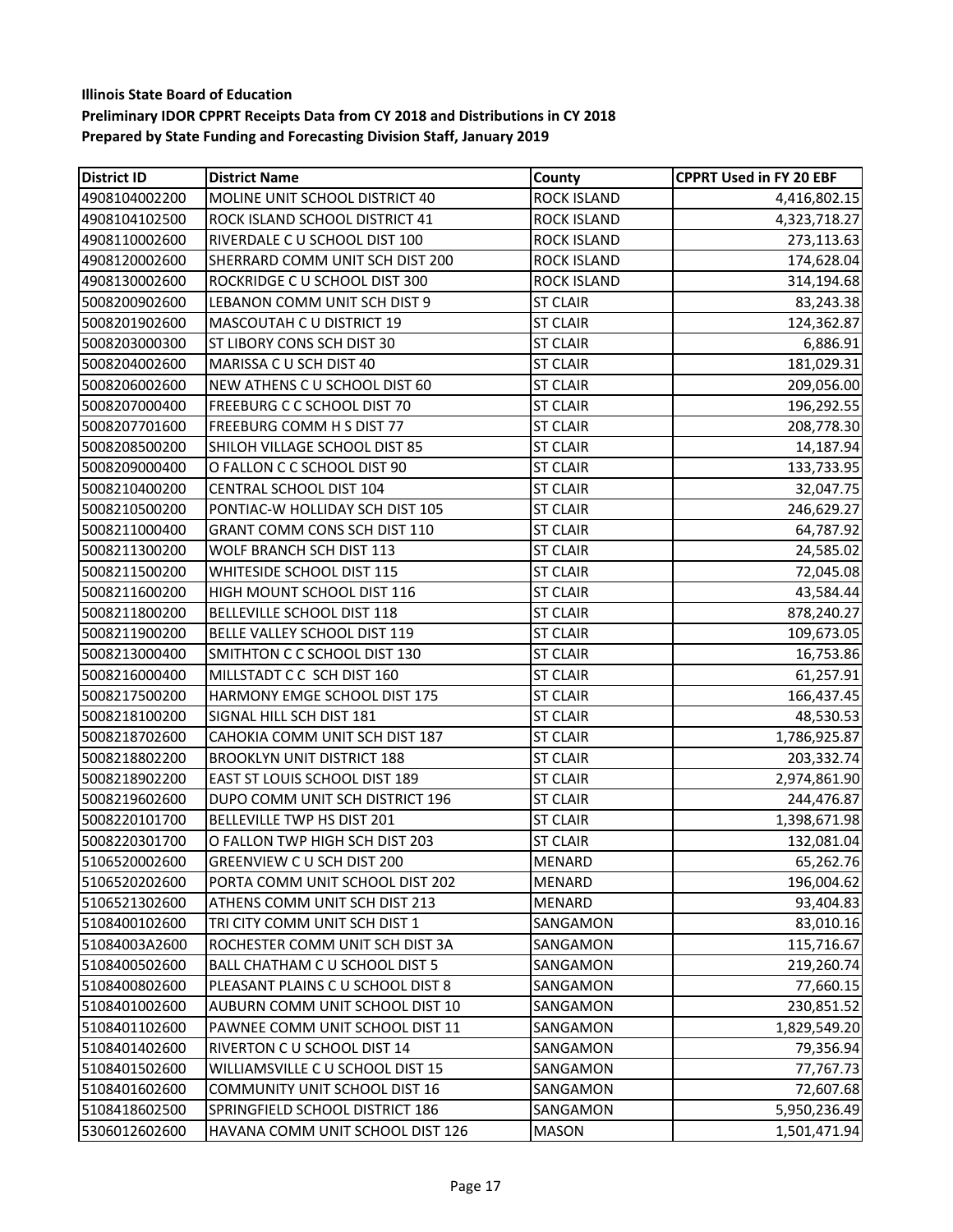| <b>District ID</b> | <b>District Name</b>                  | County           | <b>CPPRT Used in FY 20 EBF</b> |
|--------------------|---------------------------------------|------------------|--------------------------------|
| 5306018902600      | ILLINI CENTRAL C U SCH DIST 189       | <b>MASON</b>     | 231,480.83                     |
| 5306019102600      | MIDWEST CENTRAL CUSD 191              | <b>MASON</b>     | 158,859.33                     |
| 5309005000200      | <b>DISTRICT 50 SCHOOLS</b>            | <b>TAZEWELL</b>  | 51,234.09                      |
| 5309005100200      | <b>CENTRAL SCHOOL DISTRICT 51</b>     | <b>TAZEWELL</b>  | 69,604.79                      |
| 5309005200200      | <b>WASHINGTON SCHOOL DIST 52</b>      | <b>TAZEWELL</b>  | 83,037.81                      |
| 5309007600200      | <b>CREVE COEUR SCHOOL DISTRICT 76</b> | <b>TAZEWELL</b>  | 69,596.37                      |
| 5309008500200      | ROBEIN SCHOOL DISTRICT 85             | <b>TAZEWELL</b>  | 60,969.40                      |
| 5309008600200      | <b>EAST PEORIA SCHOOL DISTRICT 86</b> | <b>TAZEWELL</b>  | 2,044,711.95                   |
| 5309009800200      | RANKIN COMMUNITY SCHOOL DIST 98       | <b>TAZEWELL</b>  | 66,588.09                      |
| 5309010200200      | N PEKIN & MARQUETTE HGHT S D 102      | <b>TAZEWELL</b>  | 123,808.70                     |
| 5309010800200      | PEKIN PUBLIC SCHOOL DIST 108          | <b>TAZEWELL</b>  | 3,399,327.66                   |
| 5309013700200      | SOUTH PEKIN SCHOOL DIST 137           | <b>TAZEWELL</b>  | 23,758.57                      |
| 5309030301600      | PEKIN COMM H S DIST 303               | <b>TAZEWELL</b>  | 2,996,337.05                   |
| 5309030801600      | WASHINGTON COMM H S DIST 308          | <b>TAZEWELL</b>  | 140,057.67                     |
| 5309030901600      | EAST PEORIA COMM H S DIST 309         | <b>TAZEWELL</b>  | 1,414,794.72                   |
| 5309060600400      | SPRING LAKE C C SCH DIST 606          | <b>TAZEWELL</b>  | 5,256.24                       |
| 5309070102600      | DEER CREEK-MACKINAW CUSD 701          | <b>TAZEWELL</b>  | 100,236.45                     |
| 5309070202600      | TREMONT COMM UNIT DIST 702            | <b>TAZEWELL</b>  | 184,975.85                     |
| 5309070302600      | DELAVAN COMM UNIT DIST 703            | <b>TAZEWELL</b>  | 278,207.58                     |
| 5309070902600      | MORTON C U SCHOOL DISTRICT 709        | <b>TAZEWELL</b>  | 1,192,824.42                   |
| 5310200100400      | METAMORA C C SCH DIST 1               | <b>WOODFORD</b>  | 51,267.14                      |
| 5310200200400      | RIVERVIEW C C SCHOOL DISTRICT 2       | <b>WOODFORD</b>  | 28,592.27                      |
| 5310200602600      | <b>FIELDCREST CUSD #6</b>             | WOODFORD         | 396,268.39                     |
| 5310201102600      | EL PASO-GRIDLEY CUSD 11               | <b>WOODFORD</b>  | 365,804.43                     |
| 5310202102600      | LOWPOINT-WASHBURN C U S DIST 21       | <b>WOODFORD</b>  | 69,179.25                      |
| 5310206002600      | ROANOKE BENSON C U S DIST 60          | <b>WOODFORD</b>  | 151,407.43                     |
| 5310206900200      | GERMANTOWN HILLS SCHOOL DIST 69       | WOODFORD         | 13,015.89                      |
| 5310212201700      | METAMORA TWP H S DIST 122             | WOODFORD         | 106,829.45                     |
| 5310214002600      | <b>EUREKA C U DIST 140</b>            | <b>WOODFORD</b>  | 483,491.96                     |
| 5409200102600      | BISMARCK HENNING C U SCHOOL DIST      | VERMILION        | 95,227.25                      |
| 5409200202600      | WESTVILLE C U SCHOOL DIST 2           | VERMILION        | 171,894.46                     |
| 5409200402600      | <b>GEORGETOWN-RIDGE FARM C U D 4</b>  | VERMILION        | 138,622.34                     |
| 5409200702600      | ROSSVILLE-ALVIN CU SCH DIST 7         | VERMILION        | 92,874.71                      |
| 5409201002600      | POTOMAC C U SCH DIST 10               | <b>VERMILION</b> | 107,562.14                     |
| 5409201102600      | <b>HOOPESTON AREA C U SCH DIST 11</b> | VERMILION        | 555,390.99                     |
| 5409206100300      | ARMSTRONG-ELLIS CONS SCH DIST 61      | VERMILION        | 65,012.71                      |
| 5409207602600      | OAKWOOD COMM UNIT DIST #76            | VERMILION        | 343,925.95                     |
| 5409211802400      | DANVILLE C C SCHOOL DIST 118          | VERMILION        | 3,238,703.02                   |
| 5409222501700      | ARMSTRONG TWP HS DIST 225             | VERMILION        | 168,328.98                     |
| 5409251202600      | <b>SALT FORK CUD 512</b>              | <b>VERMILION</b> | 186,295.77                     |
| 5609901700200      | CHANNAHON SCHOOL DISTRICT 17          | WILL             | 354,737.76                     |
| 56099030C0400      | TROY COMM CONS SCH DIST 30C           | WILL             | 747,207.46                     |
| 56099033C0400      | HOMER COMM CONS SCH DIST 33C          | WILL             | 288,481.45                     |
| 56099070C0400      | LARAWAY C C SCHOOL DIST 70C           | WILL             | 1,669,797.91                   |
| 5609908100200      | UNION SCHOOL DIST 81                  | WILL             | 49,266.23                      |
| 5609908400200      | ROCKDALE SCHOOL DISTRICT 84           | WILL             | 1,061,212.80                   |